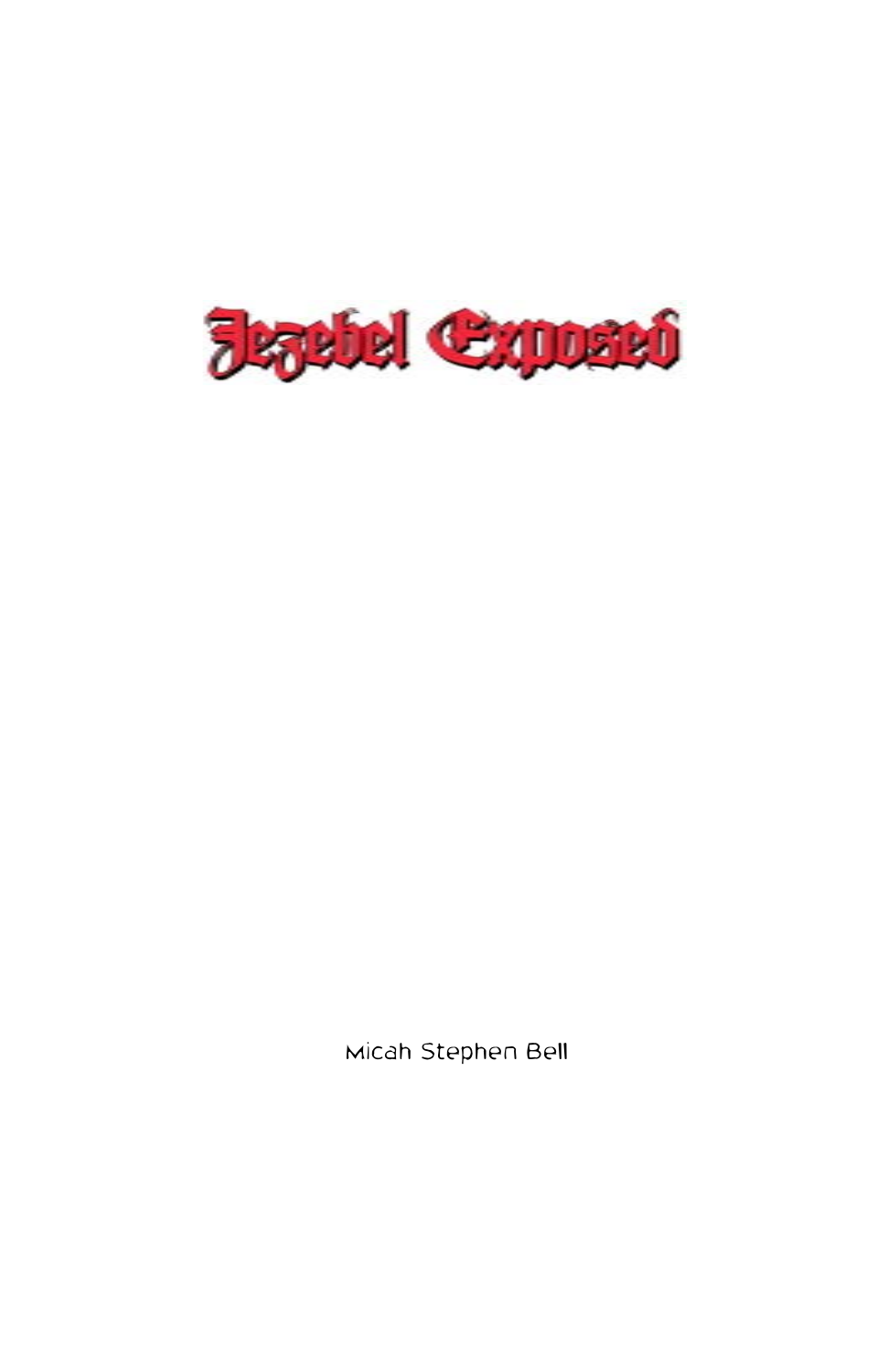Copyright © 2003 by Stephen M. Bell First Printing 01.08.03 I**SBN 1-891050-07-9**

Except for quotations or reviews, please contact The KEY Ministries Publishing for permissions to use the materials in this book.

Scripture quotations are The King James Version unless otherwise indicated. (NLT) New Living Translation, Tyndale House Publishers, Inc., Wheaton, IL.

Cover Design by Richard Farr

Published by The KEY Ministries Publishing 3201 West Pipeline Road Euless, TX 76040 (817) 283-1700 thekey@thekeym.org www.keyministries.org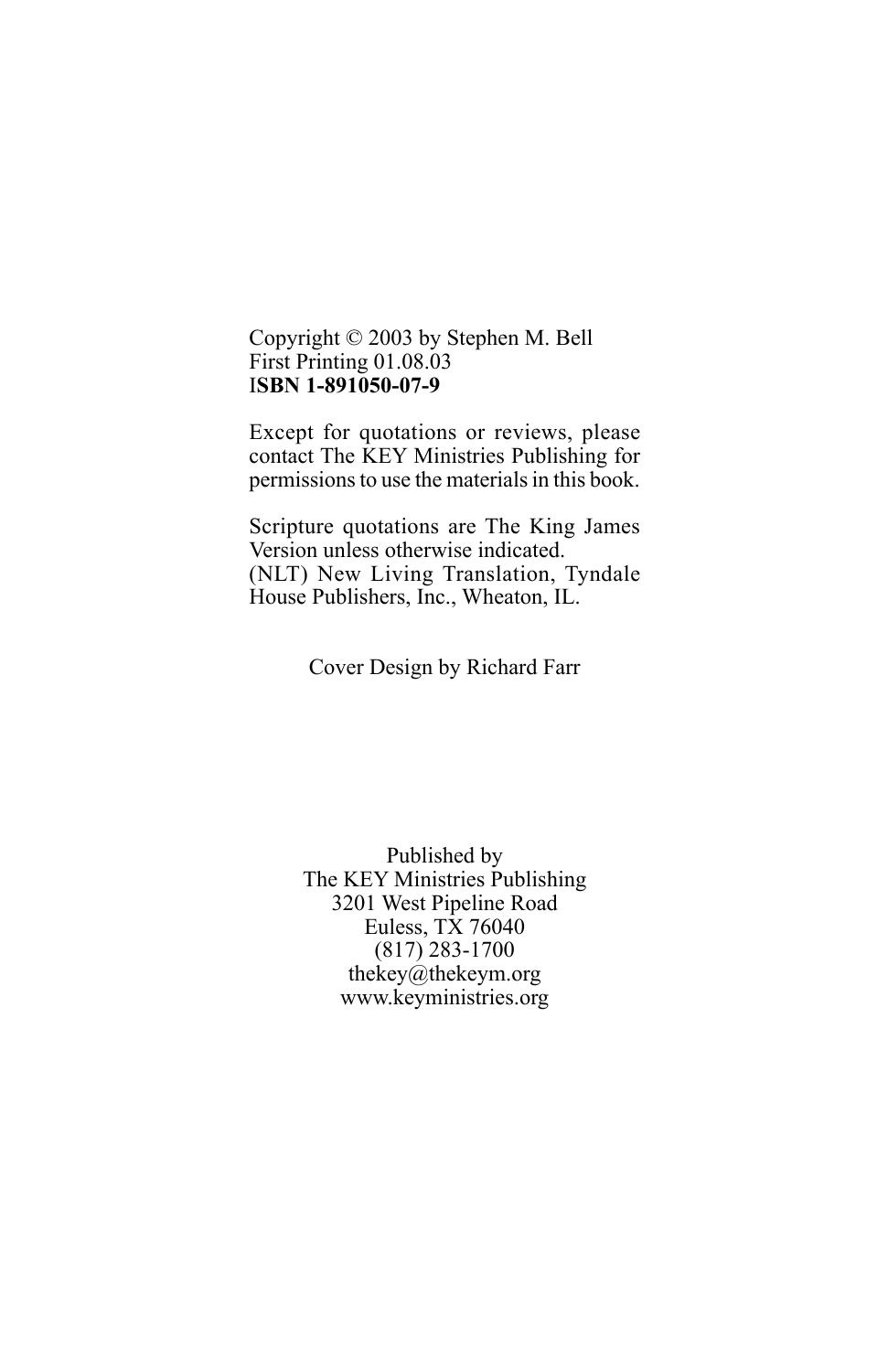# Contents

| DISORDER …………………………………………………………………………………………10 |  |
|-----------------------------------------------|--|
|                                               |  |
|                                               |  |
|                                               |  |
|                                               |  |
|                                               |  |
|                                               |  |
|                                               |  |
|                                               |  |
|                                               |  |
|                                               |  |
|                                               |  |
|                                               |  |
|                                               |  |
|                                               |  |
|                                               |  |
|                                               |  |
|                                               |  |
|                                               |  |
|                                               |  |
|                                               |  |
|                                               |  |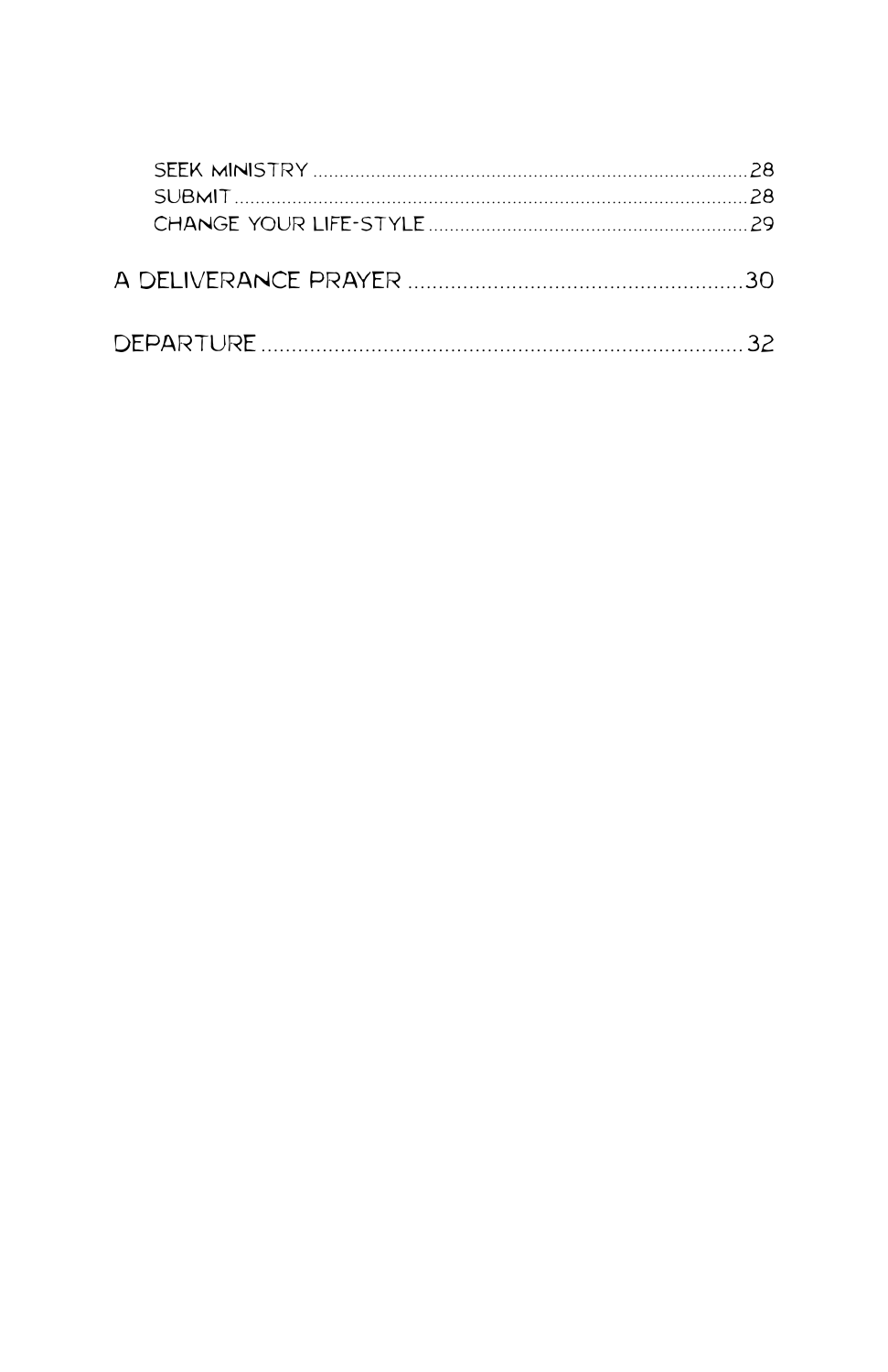# **DECLARATION**

**"This is your allotment, that which is due you," says the**  Lord. "I have measured it out especially for you, because **you have forgotten me and put your trust in false gods. 26 I myself will expose you to shame. 27 I am keenly aware of your adultery and lust, and your abominable idol worship out in the fields and on the hills ." (Jeremiah 13:25-27)**

There are few marriages, families and churches without conflict caused primarily by the unclean spirits exposed in this book. Why are there so many marital problems and divorces? Why do we hear about so much impotence in men? Why are there so many "female problems" calling for entire wings in hospitals dedicated to women's health problems? Why is there such an increase of homosexuality? Why are more and more couples living out of wedlock refusing to commit to marriage? I believe these spirits are the leading cause of these problems.

Let me state at the outset and unequivocally that without the ministry of deliverance, and by that, I mean the casting out of demons, there is no possibility of total victory over these spiritual entities. These entities hide themselves behind generational behavior patterns, traditions, family, religion, commerce and good works. Without spiritual eyes to see, it is impossible to see the depth and width of their activities in individuals, organizations, churches and governments.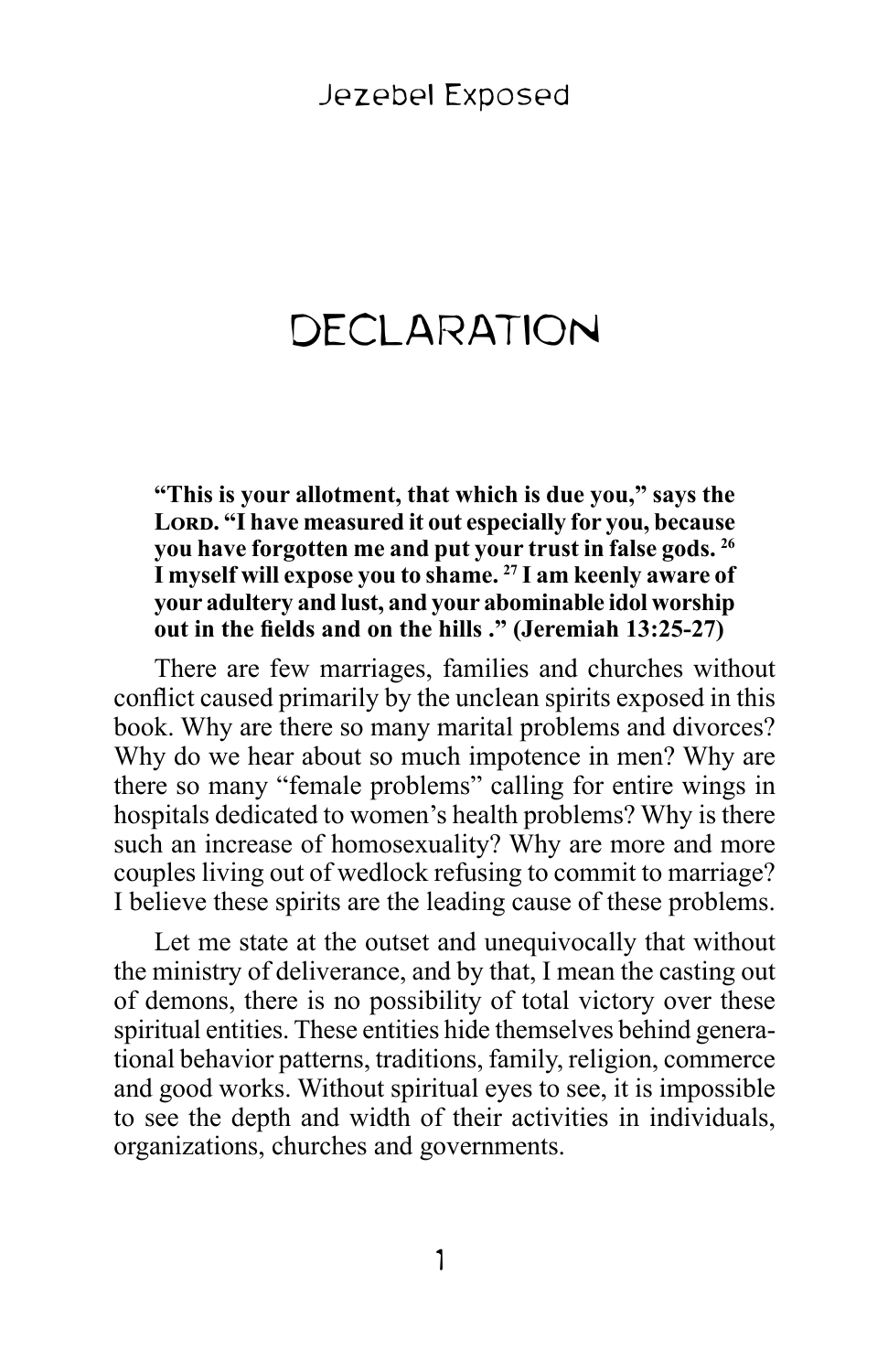Because of the hiddenness or mystery of this area of demonic activity, one purpose for this little book is to describe the manifestation of these spirits and expose the real motivation of the resulting behavior. My ultimate purpose is to open prison doors and set captives free of these wicked things.

Jesus came to destroy such evil works. He has commissioned all of His disciples to do the same.

I write this with a heart of compassion for every living soul influenced, tormented, controlled and bound by these spirits, whether internally or externally. It is my utmost desire that the writing herein stirs a desire to break free of such demonic influence and becomes *rhema* Word bringing deliverance and healing to the reader.

Micah Stephen Bell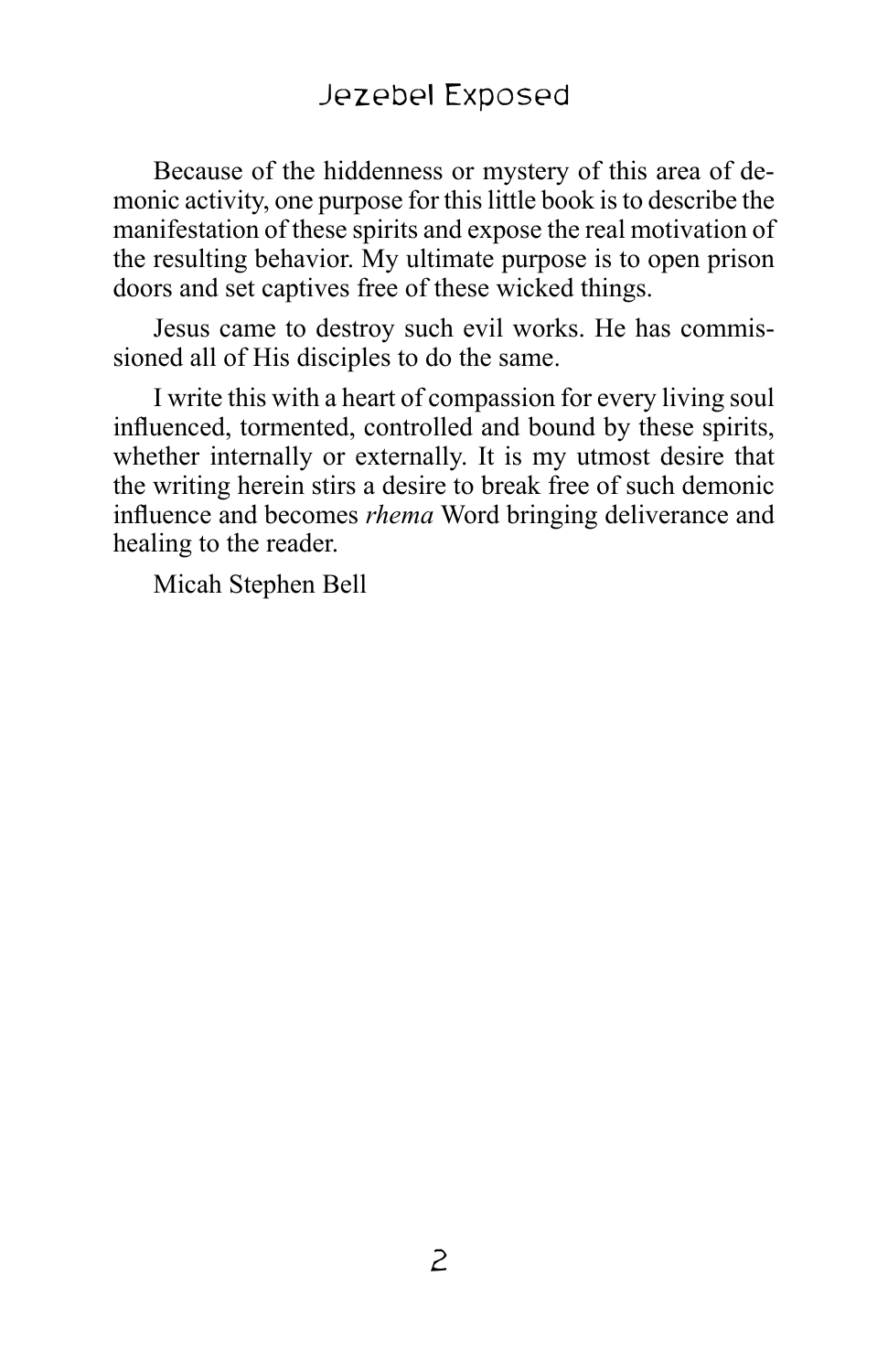# DEFINING

#### **"Take no part in the worthless deeds of evil and darkness; instead, rebuke and expose them." (Ephesians 5:11)**

## DEMONIC DAYS

The last verse in the Old Testament warns us about the key problem during the last days.

"Behold, I will send you Elijah the prophet before the coming of the great and dreadful day of the Lord: And he shall turn the heart of the fathers to the children, and the heart of the children to their fathers, lest I come and smite the earth with a curse."

Isaiah speaks of the judgment God sends upon the people because they refuse to obey Him: "Children oppress my people, and women rule over them. O my people, can't you see what fools your rulers are? They are leading you down a pretty garden path to destruction" (Isaiah 3:12 NLT).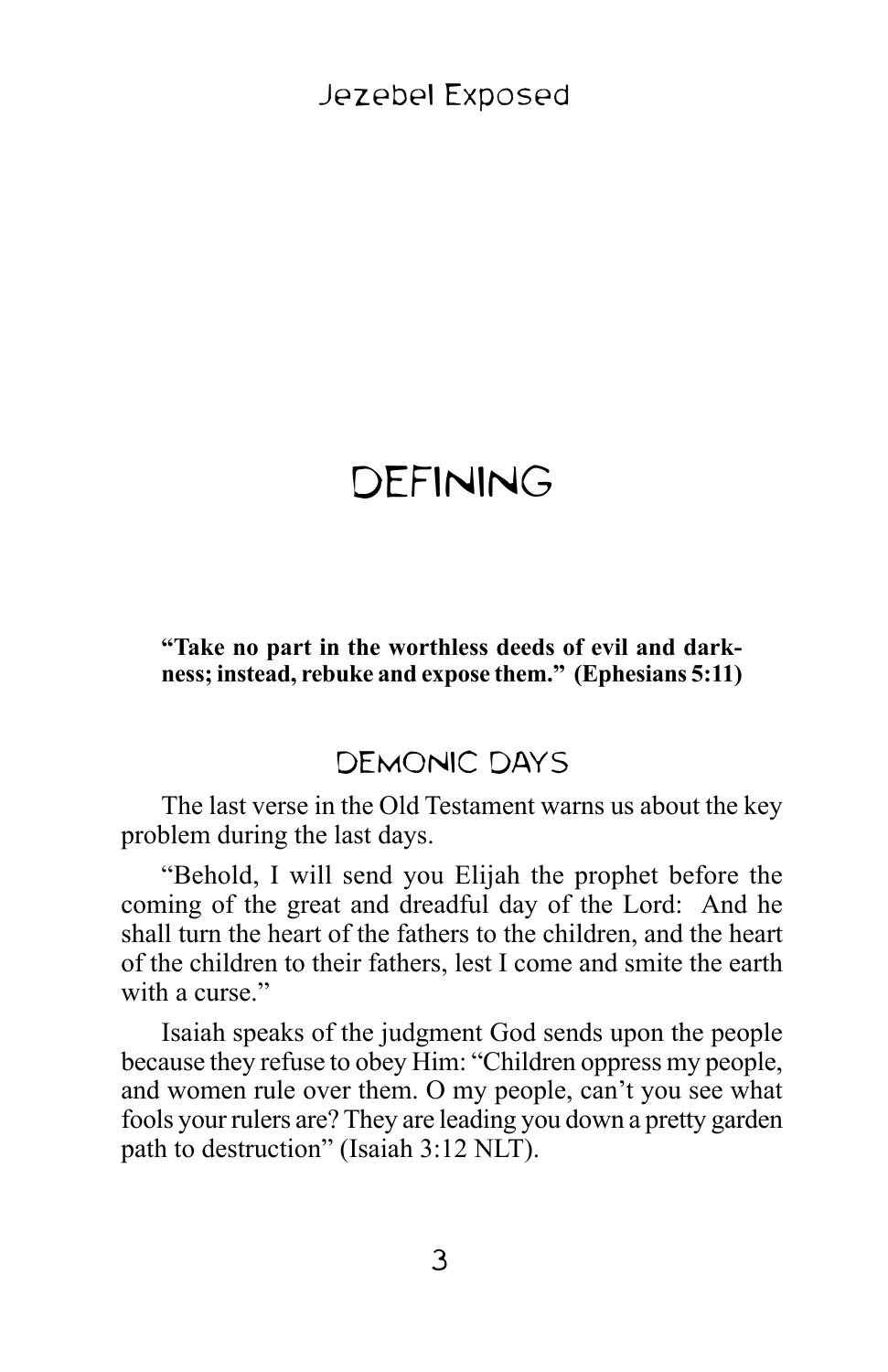#### Jezebel Exposed

God's Word shows us that the present order accepted for most of our families, businesses and churches is actually judgment, not liberation. Chronic disobedience spawns the perverted understanding that evil is good and good is evil (see Isaiah 5:20).

How could this be?

From Genesis on, what happens in the garden of marriage and family affects every area of our lives.

I wrote about the demonic influences in men that cause them to abdicate their position as head and priest of the family. These spirits are complementary to and responsible for permitting the operation of the unclean spirits exposed herein. I call them the Ahab type spirits. As in the biblical pattern, God holds the man responsible for what the woman does. (See my book *The Ahab Spirit.*)

I call the oppressive set of symptoms described in this book the Jezebel personality or Jezebel type spirits. In most situations, women are the hosts to these entities that challenge and usurp the authority placed by God in male authority. This group of spirits causes tremendous problems in the lives of women, the marriage, the family, the church and even in the business world but is not limited to exercising itself only through women. Some men move under the influence of the same demonic power.

Some of the meanings of the name "Jezebel" are: chaste, not dwelling, intact, untouchable, untouched, unproductive, non-cohabiting, without husband, virgin, adulterous, base and licentious. Jesus makes direct reference to this woman in His message to the church at Thyatira (Revelation 2:18-29). We find her characteristics in the daughter of Babylonia in Isaiah 47, the fallen Babylon of Revelation 18, the immoral woman of Proverbs 5 and 7 and the unfaithful wife of Ezekiel 18. Another name for this spirit is "The Queen of Heaven."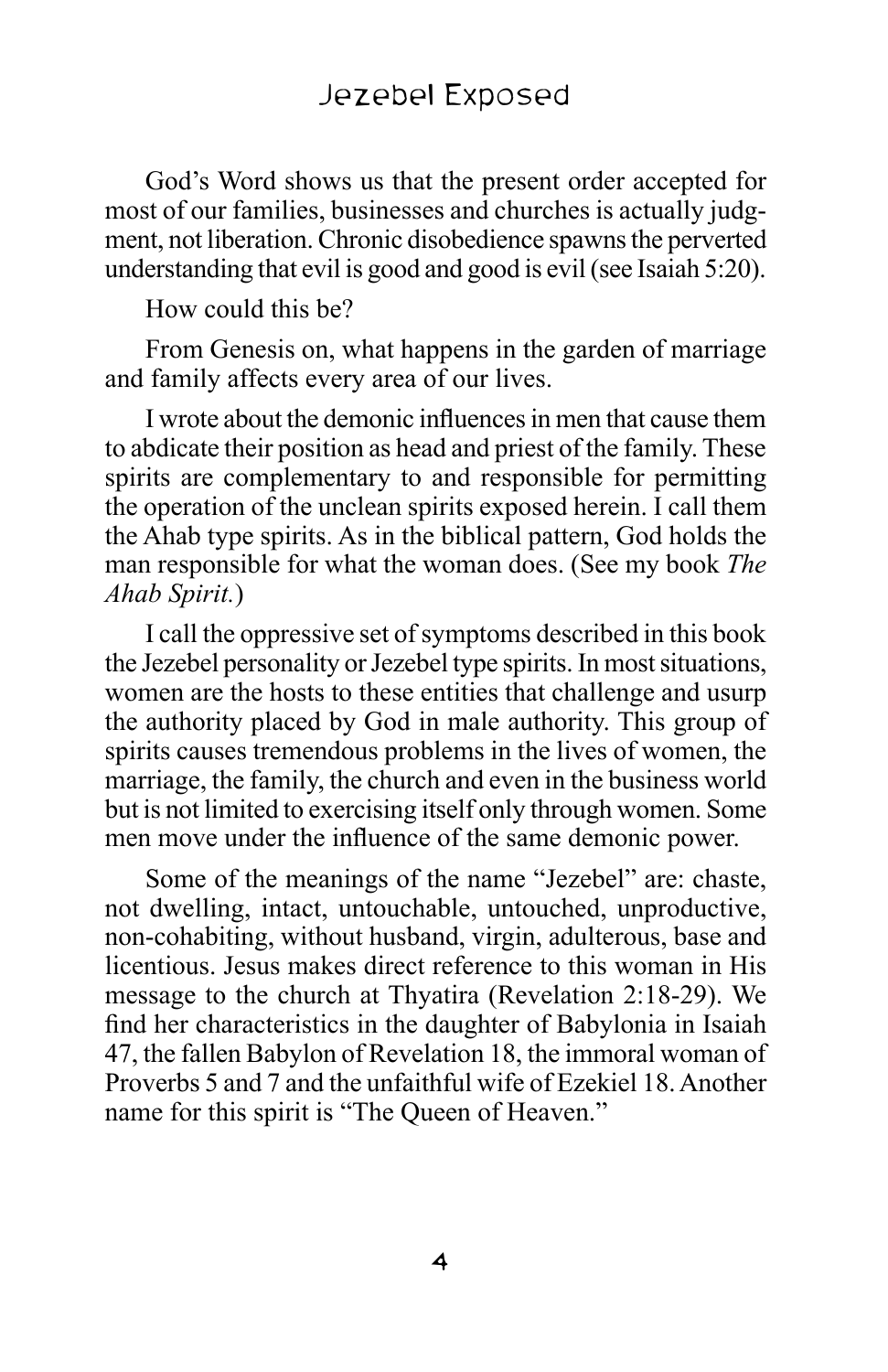Jezebel, who is adulterous and whore-like, is also chaste and untouchable because she refuses to receive the "seed" or Word of the Kingdom when ministered through the "husband" ministries of Ephesians 4:11. The Jezebel personality is very uncorrectable and unteachable.

We draw understanding about the operation of these spirits as we read about Ahab and Jezebel in I Kings 21. Ahab was king of Israel and Jezebel was his wife. Ahab probably married Jezebel for political reasons. To marry another king's daughter could insure help in times of attack by other nations.

Regardless of all he already possessed as king, Ahab began to desire the vineyard of an Israelite named Naboth. Naboth, being a man who was obedient to the Law of Moses, would not sell it to him (I Kings 21:1-3). Naboth was simply obeying the law of Moses as found in Numbers 36:7:

#### **"None of the inherited land may pass from tribe to tribe, for the inheritance of every tribe must remain fixed as it was first allotted."**

 Ahab, being a man of disregard for the Word of God and ruled by lust, pouted about this and developed an attitude that concerned his wife, Jezebel. Here's what happened

**So Ahab went home angry and sullen because of Naboth's answer. The king went to bed with his face to the wall and refused to eat!** 

**What in the world is the matter?" his wife, Jezebel, asked him. "What has made you so upset that you are not eating?"** 

**"I asked Naboth to sell me his vineyard or to trade it, and he refused!" Ahab told her.** 

**"Are you the king of Israel or not?" Jezebel asked. "Get up and eat and don't worry about it. I'll get you Naboth's vineyard!" So she wrote letters in Ahab's name, sealed them with his seal, and sent them to the elders and other leaders of the city where Naboth lived (I Kings 21:4-8).**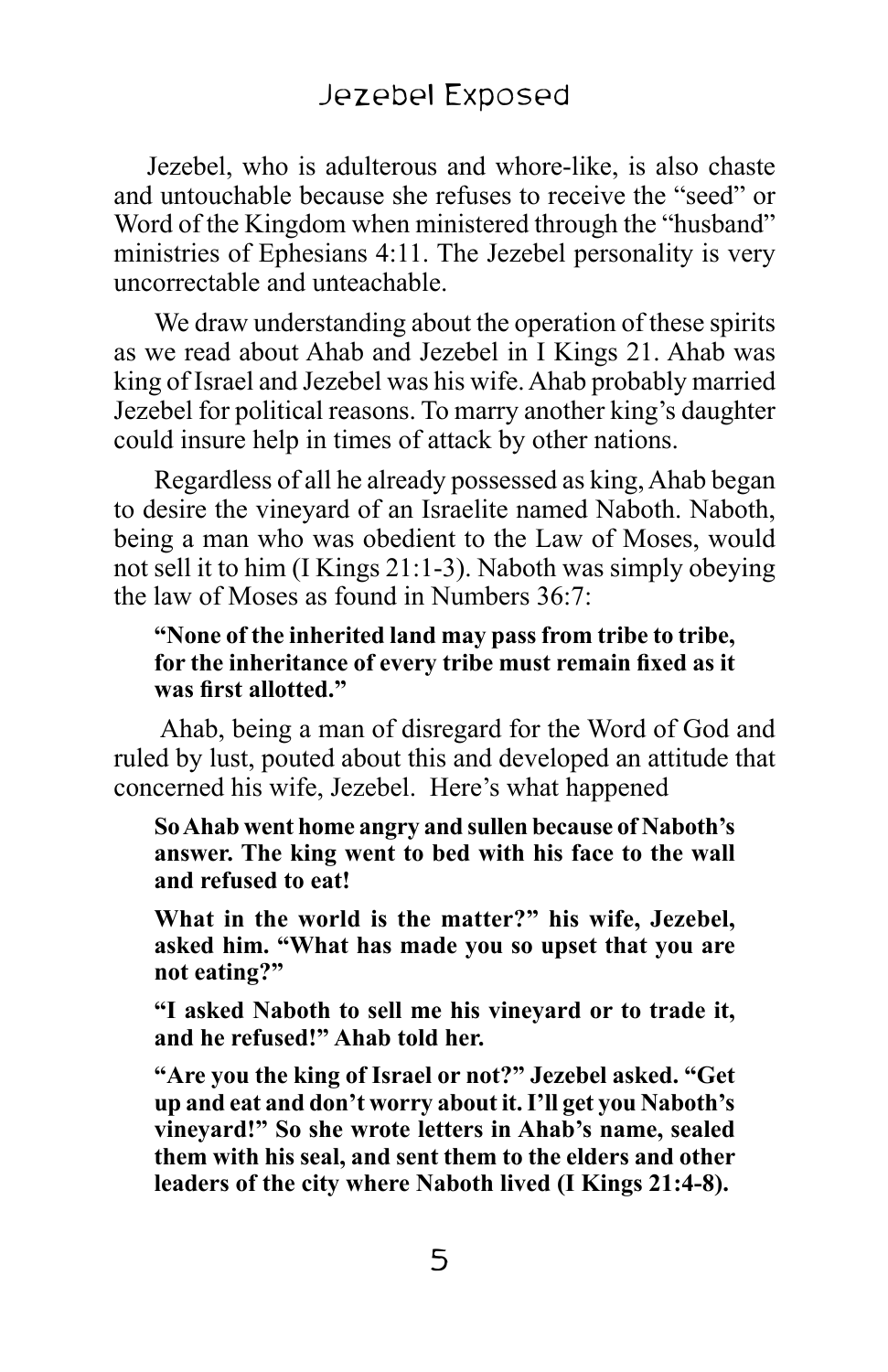Jezebel had Naboth murdered.

Whether deliberately or by default, Ahab relinquished his authority to his wife, and the stage was set for trouble in the kingdom. Jezebel's solution caused all kinds of problems for Ahab and his kingdom.

First of all, God held him responsible for what happened not his wife. God sent the prophet, Elijah, to tell Ahab the consequences.

**But the Lord said to Elijah, who was from Tishbe, "Go down to meet King Ahab, who rules in Samaria. He will be at Naboth's vineyard in Jezreel, taking possession of it. Give him this message: 'This is what the Lord says: Isn't killing Naboth bad enough? Must you rob him, too? Because you have done this, dogs will lick your blood outside the city just as they licked the blood of Naboth!' " (I Kings 21:17-19 NLT)**

**"So my enemy has found me!" Ahab exclaimed to Elijah. "Yes," Elijah answered, "I have come because you have sold yourself to what is evil in the Lord's sight The Lord is going to bring disaster to you and sweep you away. He will not let a single one of your male descendants, slave or free alike, survive in Israel! He is going to destroy your family as he did the family of Jeroboam son of Nebat and the family of Baasha son of Ahijah, for you have made him very angry and have led all of Israel into sin. The Lord has also told me that the dogs of Jezreel will eat the body of your wife, Jezebel, at the city wall. The members of your family who die in the city will be eaten by dogs, and those who die in the field will be eaten by vultures." (I Kings 21:20-24 NLT)**

Everything came to pass just as Elijah said. Ahab went into battle and was killed by a random arrow although he had disquised himself as King of Israel.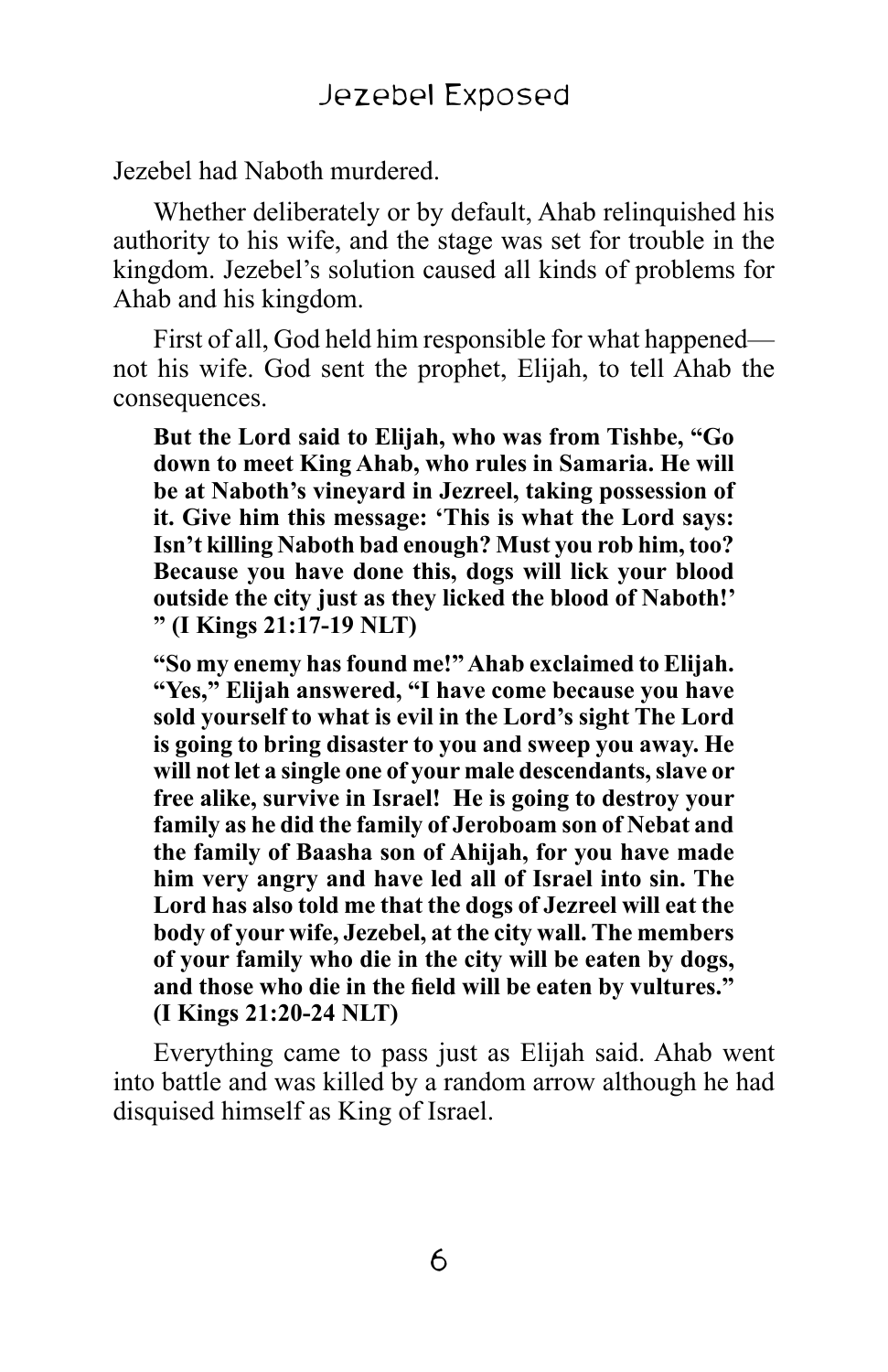**So the king died, and his body was taken to Samaria and buried there. Then his chariot was washed beside the pool of Samaria, where the prostitutes bathed, and dogs came and licked the king's blood, just as the Lord had promised (I Kings 22:37-38).**

Jezebel's demise was more horrible. God raised-up Jehu, as King of Israel and sent him to complete the judgment upon Ahab's family.

**When Jezebel, the queen mother, heard that Jehu had come to Jezreel, she painted her eyelids and fixed her hair and sat at a window. When Jehu entered the gate of the palace, she shouted at him, "Have you come in peace, you murderer? You are just like Zimri, who murdered his master!" Jehu looked up and saw her at the window and shouted, "Who is on my side?" And two or three eunuchs looked out at him. "Throw her down!" Jehu yelled. So they threw her out the window, and some of her blood spattered against the wall and on the horses. And Jehu trampled her body under his horses' hooves. Then Jehu went into the palace and ate and drank. Afterward he said, "Someone go and bury this cursed woman, for she is the daughter of a king." But when they went out to bury her, they found only her skull, her feet, and her hands. When they returned and told Jehu, he stated, "This fulfills the message from the Lord, which he spoke through his servant Elijah from Tishbe: 'At the plot of land in Jezreel, dogs will eat Jezebel's flesh. Her body will be scattered like dung on the field of Jezreel, so that no one will be able to recognize her' " (II Kings 9:30-37).**

The Jezebel solution is not only never right, but also brings the judgments of God unless there is repentance. The fruit of disorder in the family is very destructive causing even the death of children as Jesus warns in Revelation 2:23: "I will strike her children dead." This death can be spiritual as well as physical.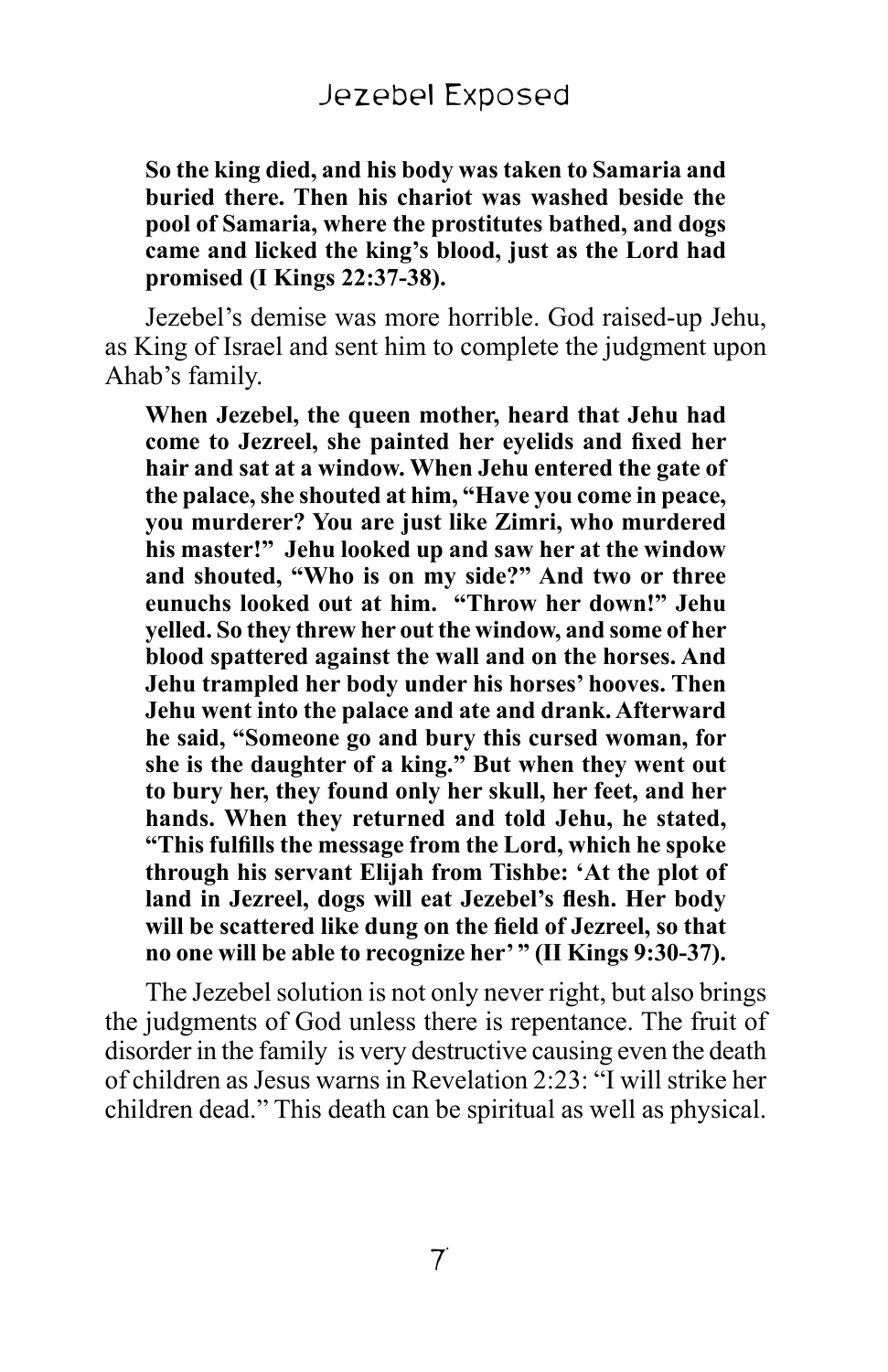# **DESCRIPTION**

**O daughter of Babylonia, sit now in darkness and silence. Never again will you be known as the queen of kingdoms. 6 For I was angry with my chosen people and began their punishment by letting them fall into your hands. But you, Babylon, showed them no mercy. You have forced even the elderly to carry heavy burdens. 7 You thought, 'I will reign forever as queen of the world!' You did not care at all about my people or think about the consequences of your actions (Isaiah 47:5-7).**

# DEVELOPMENT Disorder breeds more disorder.

The Jezebel spirits find inroads into lives in various ways. As in the case of all demonic infestations, there are doors of entry into individuals.

Some parents are so disappointed to have a girl instead of a boy, they impart a spirit of rejection to their daughter. The little girl, unconsciously wanting approval, grows up trying to act like a boy. We call this a tomboy spirit. The little girl discerns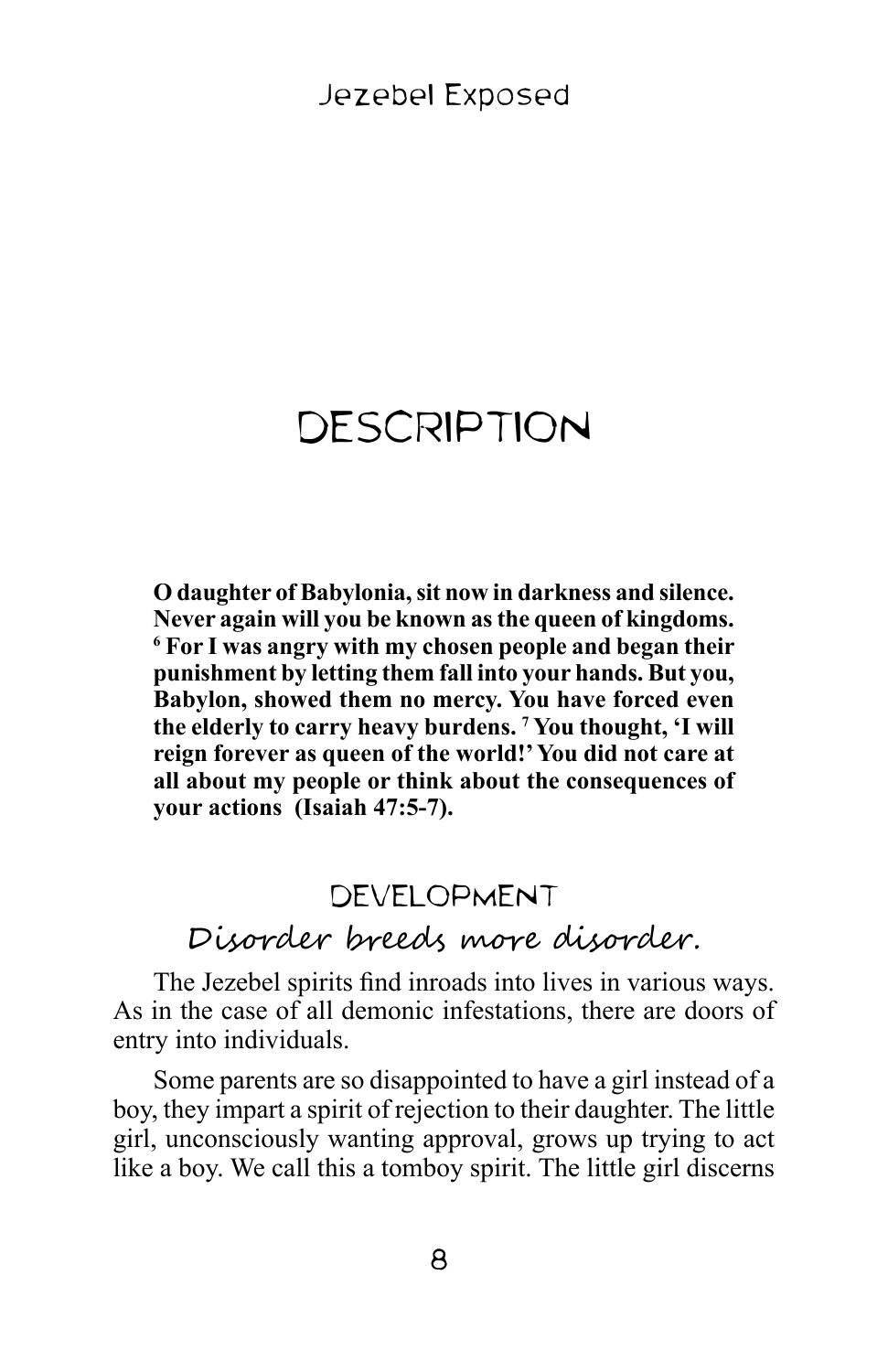that Daddy wanted a boy and therefore tries to fulfill that role. This becomes a strong demonic bondage. Resentment and jealousy build because of being a girl—wanting to be a man and not a woman. This opens a door for self-rejection.

Seeing a family pattern of weak men and strong women confuses the understanding of roles in young girls' pliable minds. Disorder breeds more disorder. The traits of the Jezebel spirit manifest in the woman subjected to such disorder and trauma. There are very young girls demonically gifted with the attributes of a Jezebel woman. Such little girls are usually flirtatious and lustful portraying maturity beyond their chronological age. In some cases, such a child is goaded into the entertainment world at the cost of losing her childhood.

Rejection, trauma and fear open doors for demonic influence, but there is no greater opportunity for Satan in a woman's life than when she is outside of God's order. Without Scriptural covering, she exposes her head (thinking) to angels or spirits (I Corinthians 11). Out of such disorder and exposure, women have birthed many false religions.

Not being a natural leader, a woman in such a position must draw from some power outside herself to accomplish her goals, although they might even be worthy and godly. She must take control and dominate to fulfill her mission. The undiscerning will mistake her effectiveness as being from God when it cannot be such. Others will note a transformation in this vessel. The personality shifts from soft to hard; tenderness to toughness; feminine to masculine. It is subtle and gradual in effect. It is not a positive miracle.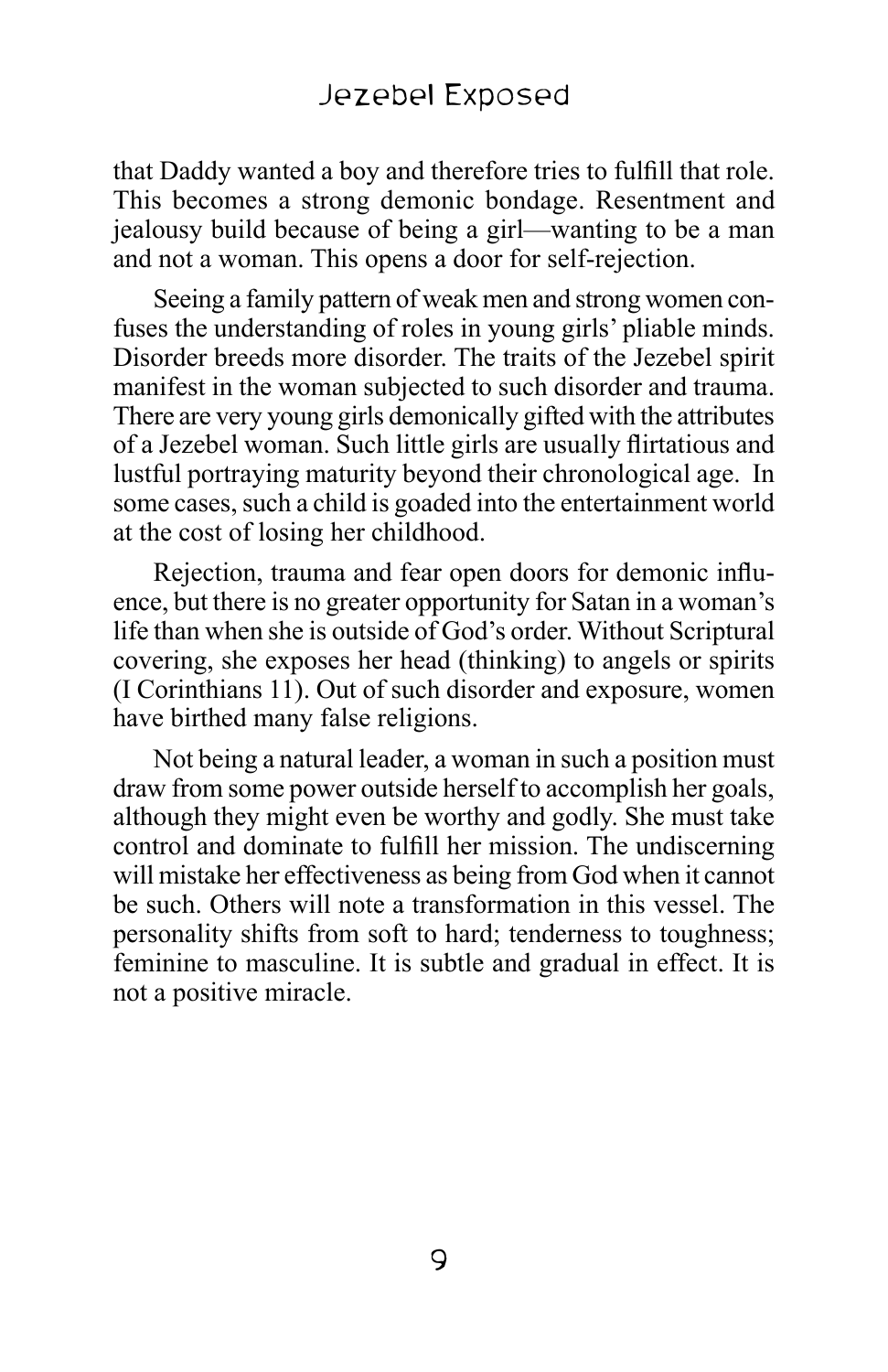#### Jezebel Exposed

#### DISORDER

### It looks like a sensible decision .

When a man abdicates his headship as priest and king there are always consequences and the results are devastating

When the ordained leader abdicates his responsibility, the leadership defaults to the woman and she feels forced into headship of the family. Somebody has to be in charge, so it seems reasonable for the woman to step into position. The exchange seems even more justifiable if the woman is more skilled or intelligent than the man.

It looks like a sensible decision, but she has stepped into a place for which God has not equipped her in body, soul or spirit. As the weaker vessel (see I Peter 3:7), she must use methods not approved by God to secure dominance and fulfill the assumed role. Consequently, the pressure begins to build on the man because he has not fulfilled his God-given responsibility. He begins to lose self-respect and feel inadequate. All kinds of problems begin to manifest in his life as well as hers. A man can abdicate his authority, but not his responsibility.

King Ahab and Queen Jezebel are prime examples of Those who refuse to follow Godly principles of leadership and submission as given in God's Word.

#### DISPLACEMENT

### She decides to take his place.

When the man abdicates his leadership, the woman is left vulnerable to infestation by demonic spirits, if she decides to take his place. The demons come to help her succeed in her efforts to lead. The decision seems so logical and right. What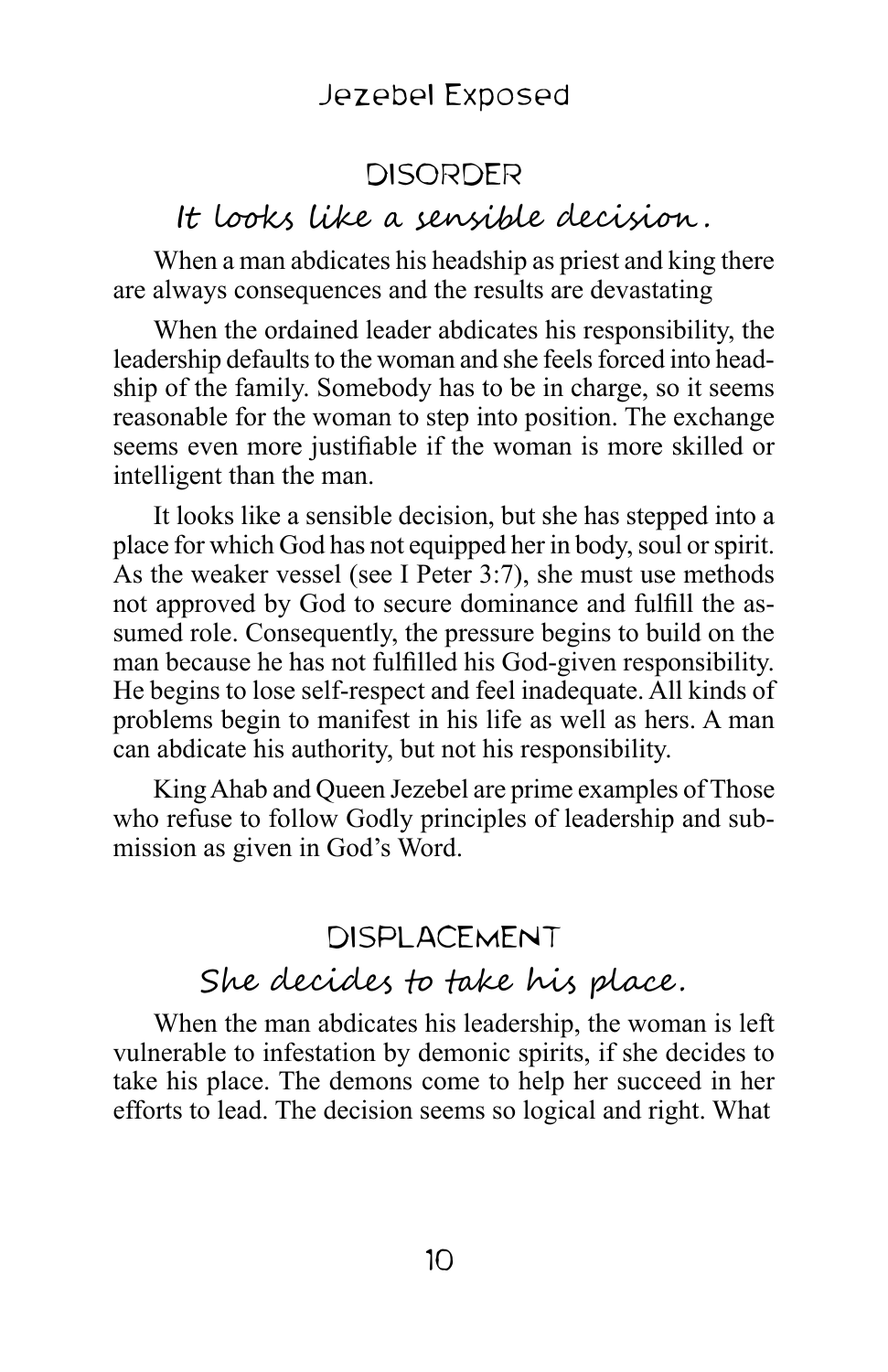should be the strength and activity of the man as head begins to manifest as strength of the woman. More and more, she does the things the man should be doing.

Many women decide to take on the responsibility of the man because of fear and desperation thereby abandoning their trust in the Heavenly Father. Fear is not of God. As the Scripture says, "God has not given us a spirit of fear but of power, love and a sound mind" (II Timothy 1:7). Fear is a door for demonic oppression. When the woman opens this door, the enemy comes in like a flood to oppress her.

The children also suffer because of this displacement. Setting herself up as queen, the mother demands alligance telling the children they owe their lives to her because of her suffering with their birth. The children then feel obligated and are controlled through fear of disrespect. Because she feels ownership of the children, she begins to hide them from the father and his corrections. "Don't tell your father about this," she will say to the children, which helps form an ungodly, demonic soul-tie between the mother and the children. Such wickedness uncovers the children allowing demonic inroads into their lives. Jesus warns the church at Thyatira that such disorder will bring a judgment of death upon the children (Revelation 2:23).

### DISTRESSING

## Disorder and disobedience induce stress.

Not being empowered of God, the woman is drained of strength and health. Love wanes. If the woman is successful in her usurped leadership role (and often she is), what God calls evil becomes "good" in the thinking of both the man and the woman. Fear shadows sound thinking and disorder seems to be ordained of God.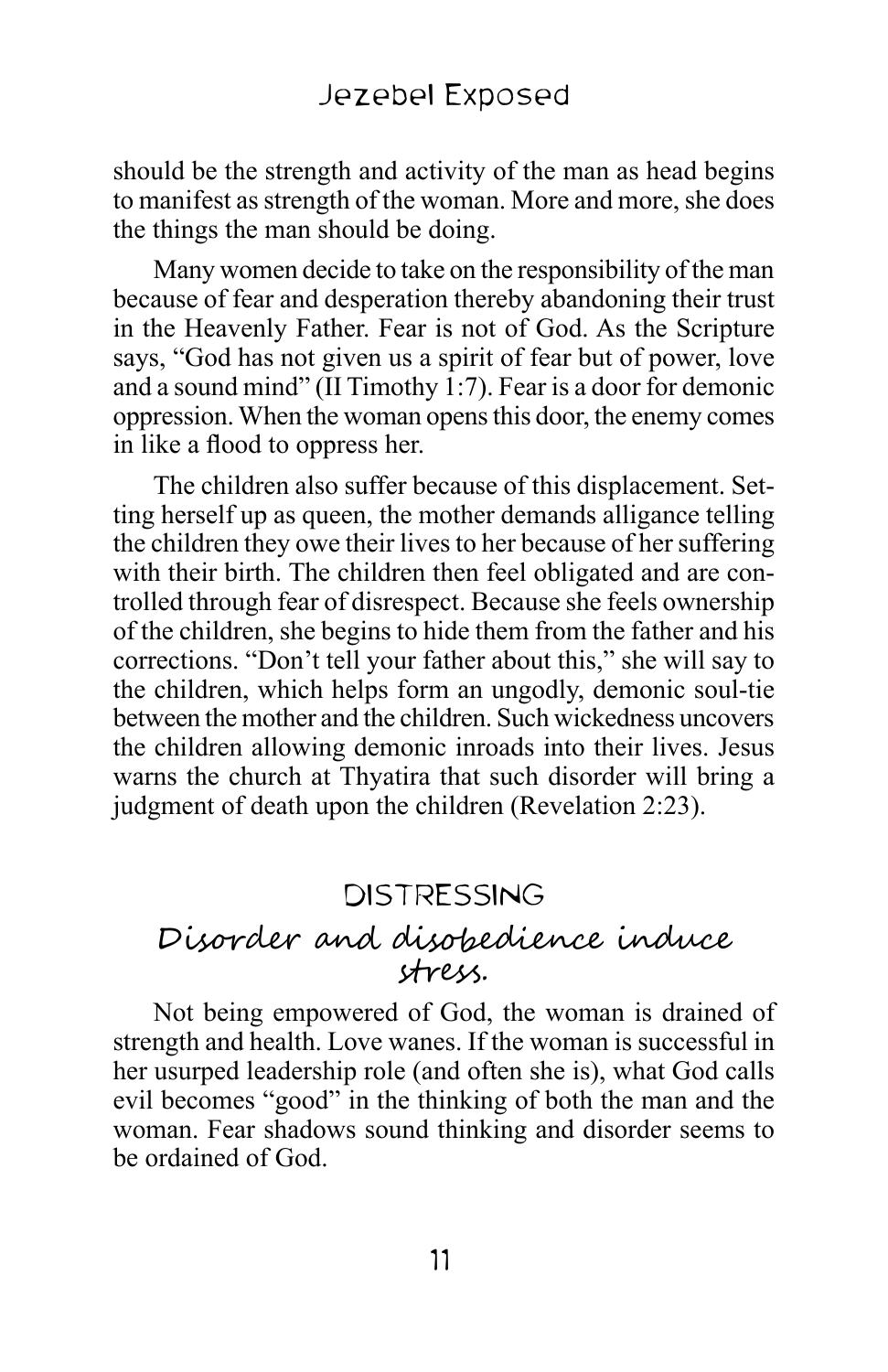Disorder and disobedience induce stress, causing the woman to build resentment. Resentment eventually breeds rebellion. Through the loss of respect, a root of bitterness begins to grow in her or feed one she already has. Hatred develops, not only for her husband, but also for men in general. She begins to distrust all authority figures.

#### DETERMINED

# Most feel left without choice.

Some women do not respond with fear; they react with determination. Some wives simply get tough and become selfsufficient. Shunning the place of godly submission, they step out of the role God intended and open the door for demonic oppression. In comes harshness, toughness and masculine spirits. Some women begin to talk, walk and even look masculine because of demonic infestation. Most feel left without choice in their toughness because of the abdication of leadership.

Some women have designs for headship. It is a part of their personality makeup. They desire or lust for headship because of inherited family spirits. This happens through the transfer of spirits from the mother, grandmother or aunt in the environment of a strong matriarchal family. They come by it "naturally," so to speak.

Actually the lust for headship in a woman comes from the Garden of Eden when God said to Eve because of her deception, "Toward your husband will be your lust, yet he will rule over you" (from the Schocken Bible Translation).

This lust is better explained by David Pawson in his book, *Leadership is Male*. David, who is a Bible scholar and teacher in England, says about Eve's punishment in Genesis 3: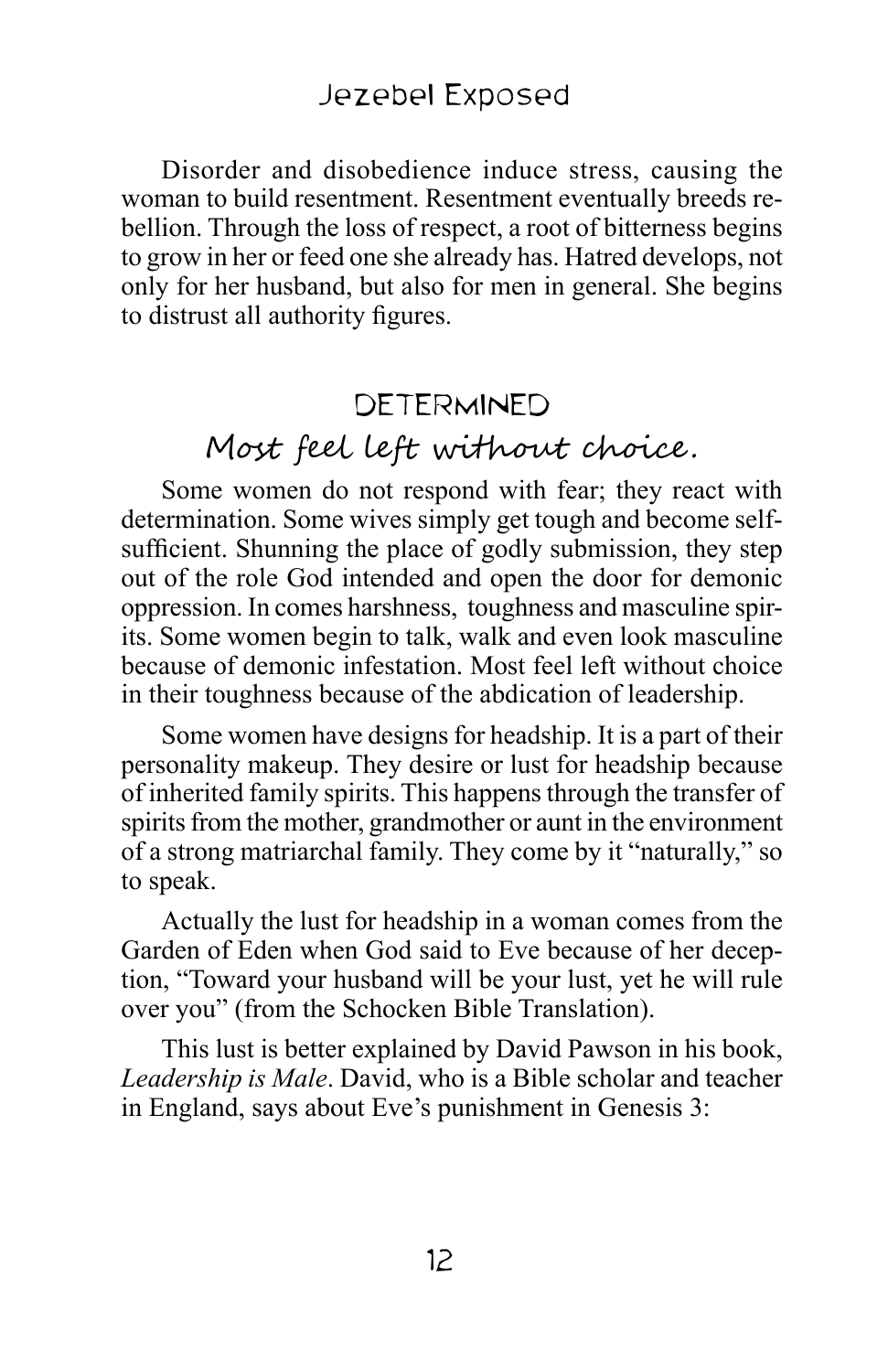**"In relation to her (Eve's) husband, her 'desire will be**  *to***' him, an unusual Hebraism that means an ambition to control, manipulate, and possess someone (as its occurrence in Genesis 4:7 clearly shows). That is, having led her husband into sin, she must now live with a continuing urge to subordinate him to her wish and will."**

Jezebel was a Sidonian. A study of the history of Sidon reveals a long record of women being in rulership. This tells us that it is possible that Jezebel's traits were not just something she picked up from being unruly or insubmissive, but probably the control and desire to be head had come to her through inheritance. It "ran" in her family.

In the light of God's clear Word about the woman's place in His order and the "track record" of devastating results, why would any lady want to be in the role of leadership?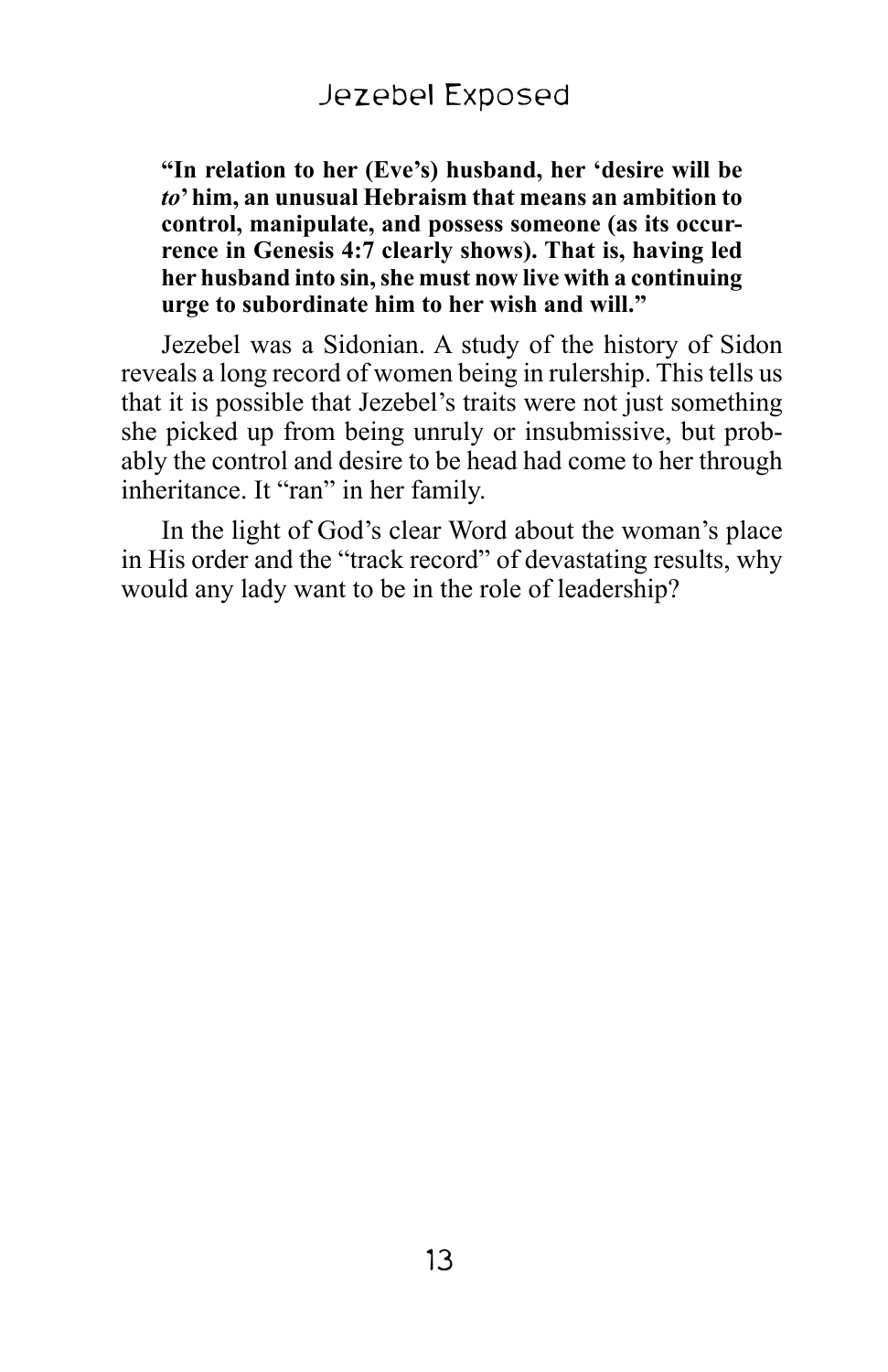# DEVICES

**You felt secure in all your wickedness. 'No one sees me,' you said. Your 'wisdom' and 'knowledge' have caused you to turn away from me and claim, 'I am self-sufficient and not accountable to anyone!" (Isaiah 47:10)**

**"She boasts, 'I am queen on my throne. I am no helpless widow. I will not experience sorrow." (Revelation 18:7)**

# **DEVIOUS** She may be subtle.

The Jezebel spirits use many devices when manifesting through individuals.

Here is a typical marriage scenario:

The honeymoon is over. The couple has their first argument. There are children now and things are not lovey-dovey. The husband begins to abdicate his headship, if it was ever established. Because of his own weaknesses, lack of role models or ignorance, he is not being the priest, prophet or any such thing. He may not even be the breadwinner that he ought to be.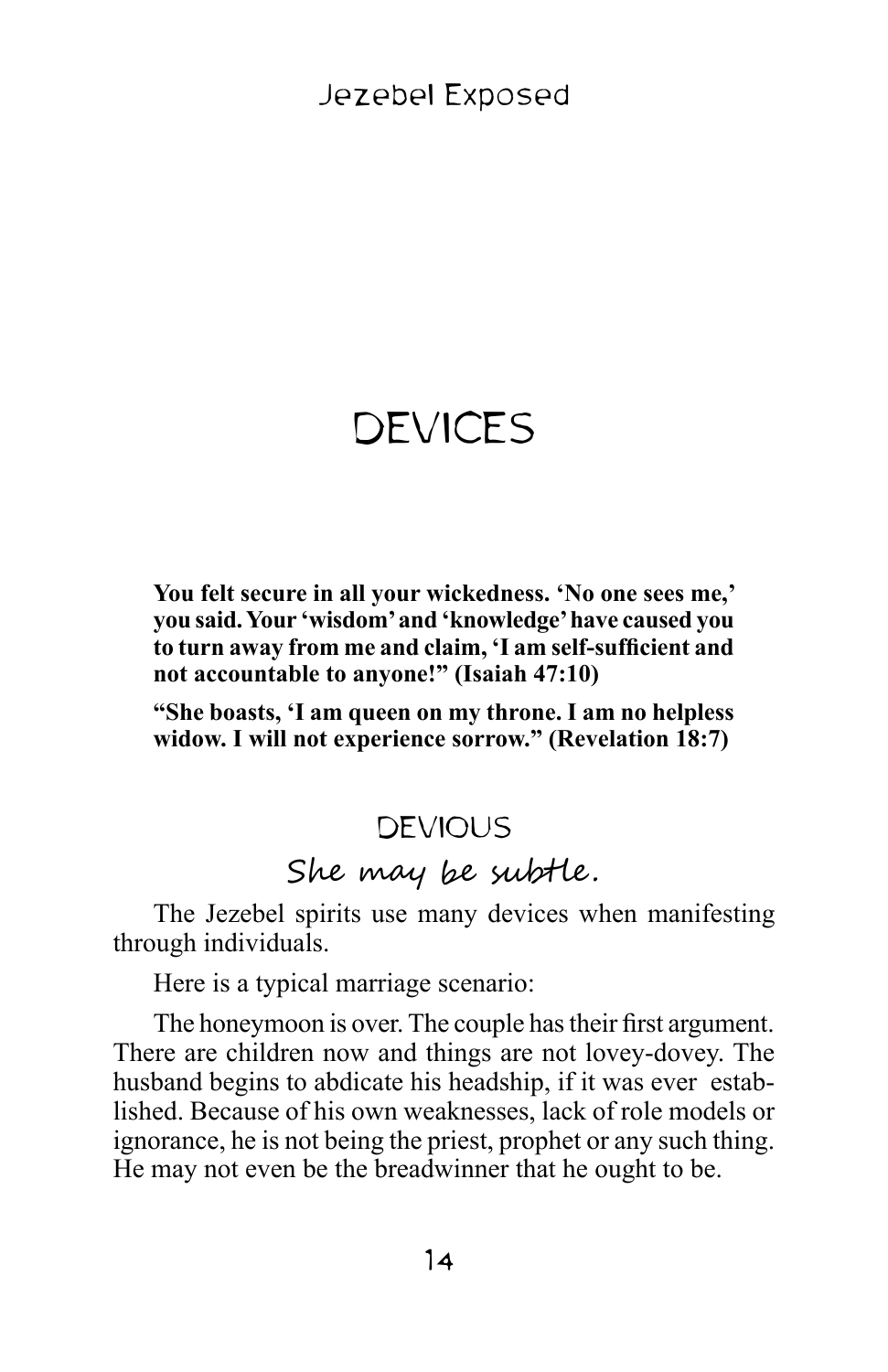The wife begins to remind him that if he really cared, he would make more money. She may be subtle, just sigh, and make the comment that she wished she had this or that, but of course, they cannot afford it. The man, who already feels inadequate because of the need for more money, is pressured to secure what his wife wants. Couples often get deeply into debt because of this development.

# **DISSATISFIED** Righteous indignation rises up.

Often the woman determines to go to work because of dissatisfaction over her husband's provision or her misdirected effort to help. At this crucial point, most couples never think to come into agreement with God's Word and look to the Lord for their provision and deliverance. To the contrary, righteous indignation rises up to justify the decisions.

Contrary to popular opinion, God has given men a strong sense of right and wrong. Most men have fought with their consciences all of their lives, but out of fear, intimidation and spiritual ignorance they give in to their own dissatisfaction and "the little woman." Overriding this endowment and becoming the man's conscience, a woman can provoke endless battles in the male.

#### DEMANDING

#### There is no satiating a woman driven by the Jezebel spirit.

A Jezebel type woman can bring incredible pressures on the man. By her maneuvers and demands, she forces him to strike out to prove his own worth and preserve his self-respect. There is no satiating a woman driven by the Jezebel spirit. Even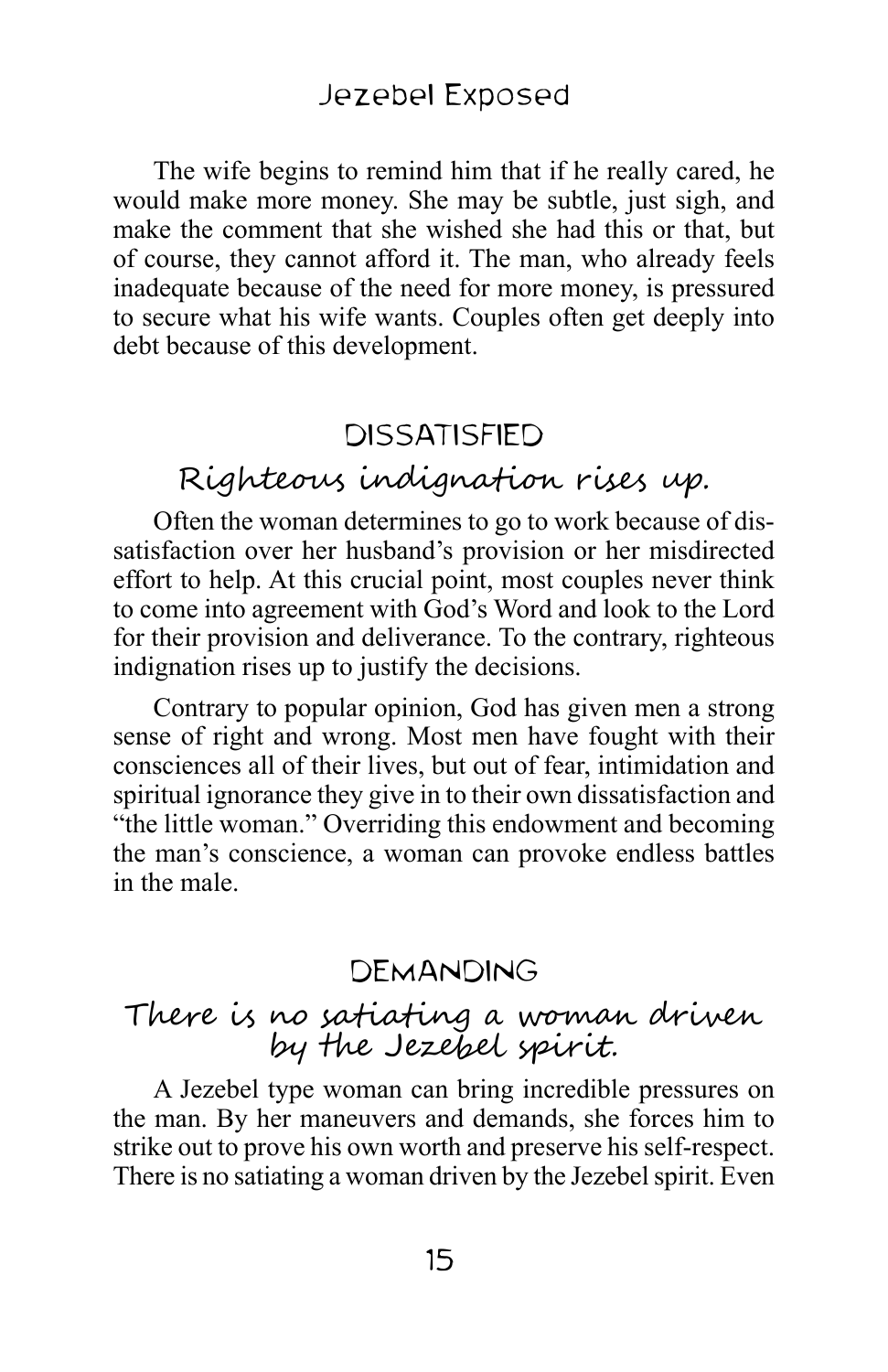tually, out of disgust, the husband drifts into a life of defeat and hopelessness because of his wife's ceaseless demands and complaints. Out of spiritual ignorance or anger, he may agree to her going to work in order for her to satisfy her appetites for the things that he cannot supply. He hopes this will pacify her. She increasingly assumes control of the finances for the family. As the discouraged husband retreats from responsibility, he makes the most tragic abdication of all, that of spiritual head of the house and family.

Another way these spirits work is to arrange for the husband never to have any rest or relaxation from the demands of the wife. She works constantly to cause him to feel guilty and neglectful, although he works hard at making a living. If the money is sufficient, she constantly whines about the amount of time spent at work. She comes up with endless projects at home (many which could be handled by her) to drain him of all his time and energy. She never heeds what God's Word says about the woman in Proverbs 31 who, "Looketh well to her household and eateth not the bread of idleness."

If the husband wishes to rest, he is lazy; if he wants to postpone something because he is weary, then he is deliberately neglecting the needs of the family. Many women have this procedure down to a science and keep their husbands constantly in a turmoil of guilt and weariness, often to cover the fact they have neglected their own duties at home.

#### DISGUSTING

#### Her nagging and accusing make her disgusting.

Many times a man, in order to escape the emasculating blows to his ego, may withdraw physically from his wife. She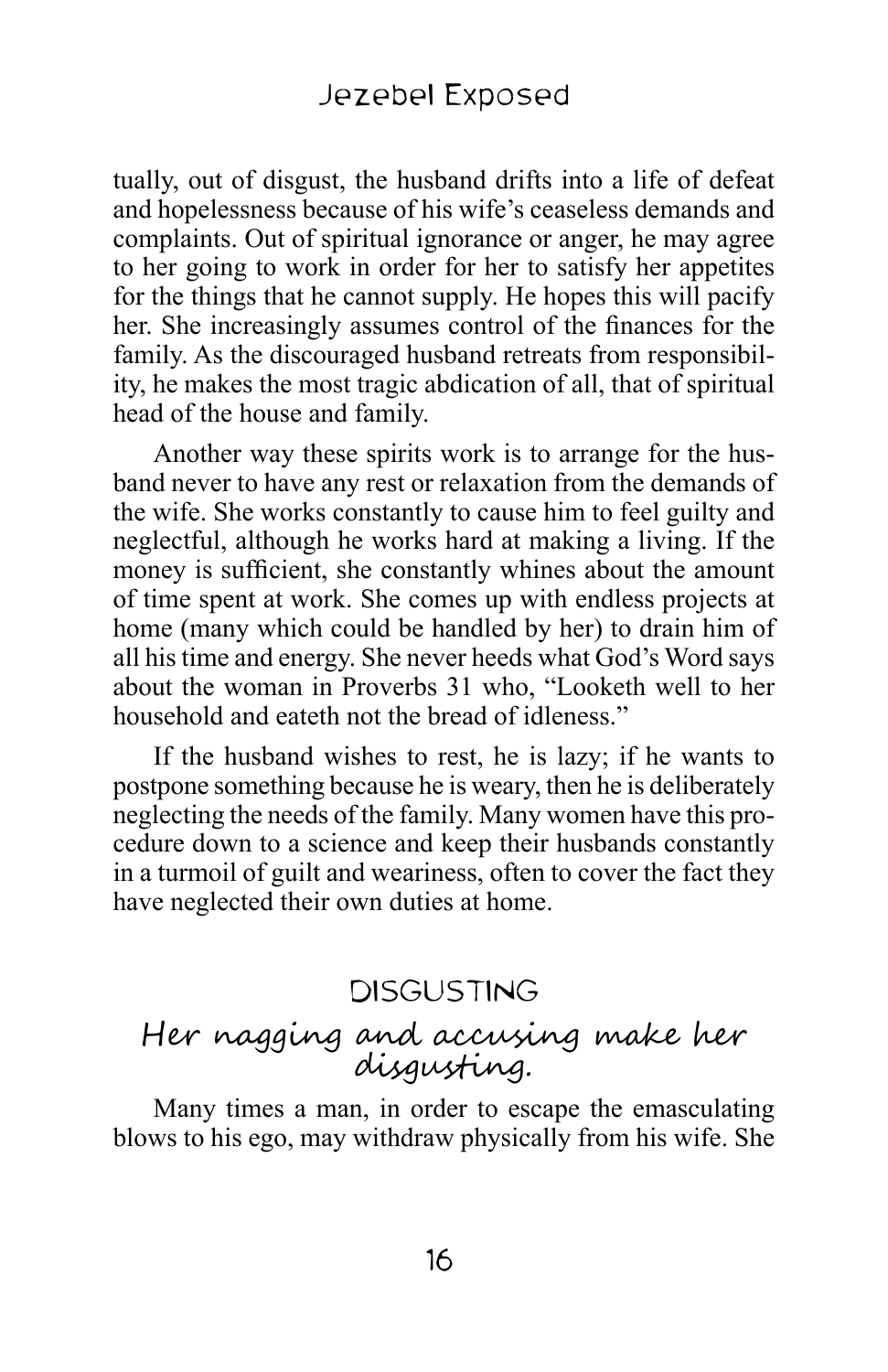strong as it can be. No matter what he does, it is not enough or not done right. If he attends church, he usually takes a back seat to his wife's aggressiveness. As she begins to speak out for the family in spiritual matters, he becomes more silent.

Many well-meaning wives drive their husbands further away from spiritual headship by their continued preaching and nagging about his failures as a Christian.

#### **DEMURE**

# She may be outwardly sweet and unassuming.

The Jezebel spirit does not always assume a brash, bossy and aggressive stance. It is not always openly overbearing or dominant. There is a more subtle manifestation of this spirit. Many are deceived by the woman who is outwardly sweet and unassuming; a picture of demure helplessness and feminine frailty. Actually, there is a male fist of fierce determination and rebellion under this velvet glove. She is anything but helpless and is just as conniving and determined to have her own way as the openly rebellious female.

#### DECEIVING

## Sickness is used as a tool .

Another ploy of the Jezebel personality is false sickness. By this she dodges responsibility and gains sympathy. Sickness is used as a tool to control others who feel obligated to respond to the needs and requests of the seemingly weaker one. Jezebels are often hypochondriacs with obsessions about cleanliness.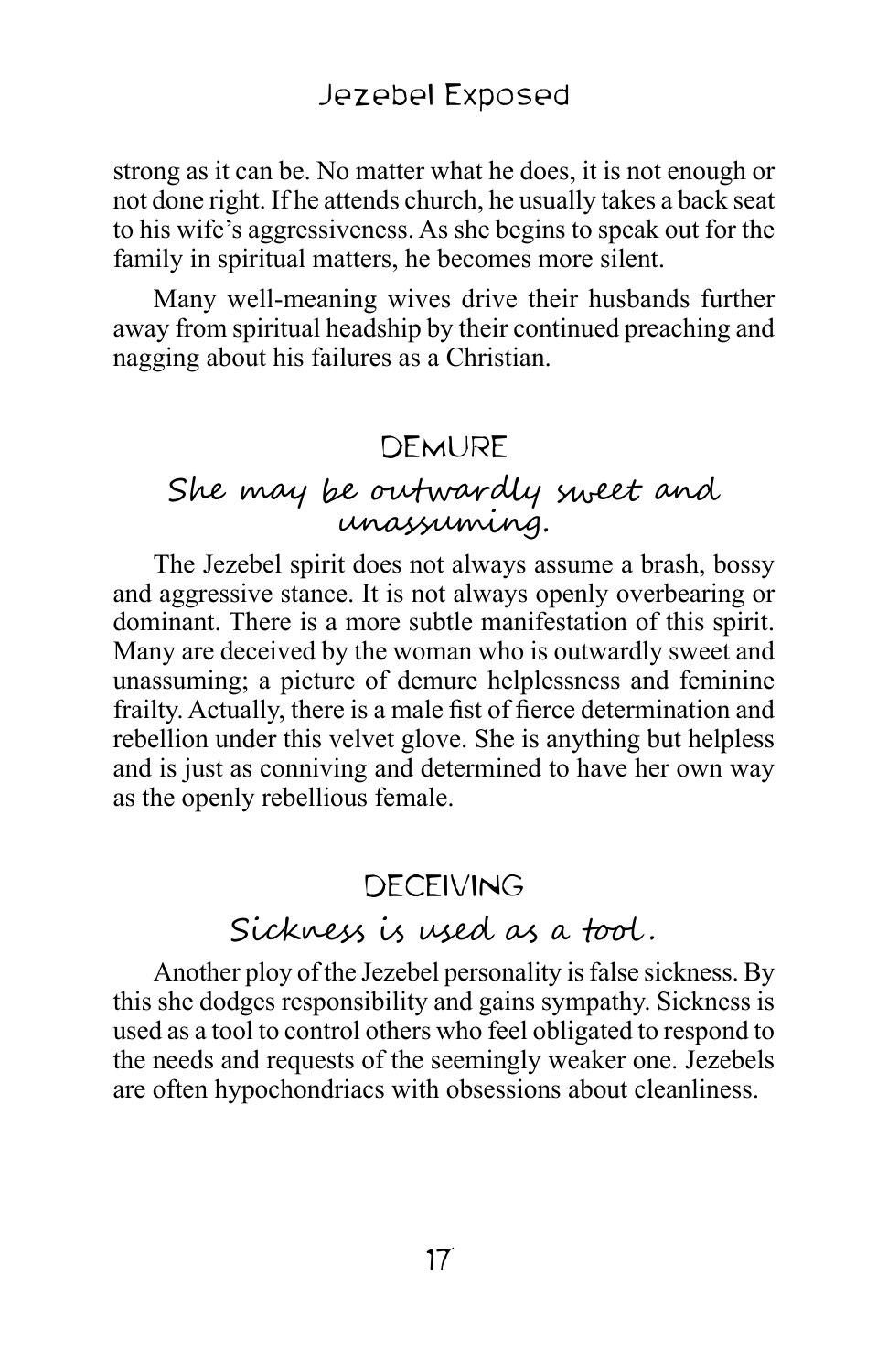Bedroom blackmail and rationing is another form of Jezebel's strategy. Most men will give into this sort of thing, feeling they have no choice because of the marriage covenant. Marital discord of this kind can lead to impotence in the man. Some marriages breakup over sexual issues. The Jezebel personality forces the man to rebel and seek satisfaction elsewhere and some men do just that.

Jezebel manipulates through strong emotions. Storms of weeping, recrimination or great fits of anger forces the family under a control spirit. Demons of fear, failure and rejection plague them. They learn obeying every whim is better than suffering constant outbursts from Mama. There is a humorous saying: "When Mama ain't happy, ain't nobody happy." The strong mama scenario is often joked about, but the reality of such a state of affairs is anything but funny.

Another cruel method of control is silence or pouting, which is hypnotic control or a method of charming. The man given this treatment must guess what he has done and will feel obligated to find out how he has offended. This makes the one exercising the control the center of attention, and the one who must be mollified.

#### **DISOBEDIENT**

#### She maneuvers to get her own way.

Christian women with the Jezebel personality will often talk about submission and obedience to their husbands but husband and children know it is all talk. If she asks her husband for advice or counsel and he answers what she wants, everything is fine. If not, a series of maneuvers begin calculated to force him to change his decision. She does not have the slightest inclination to submit to his judgment, and her campaign to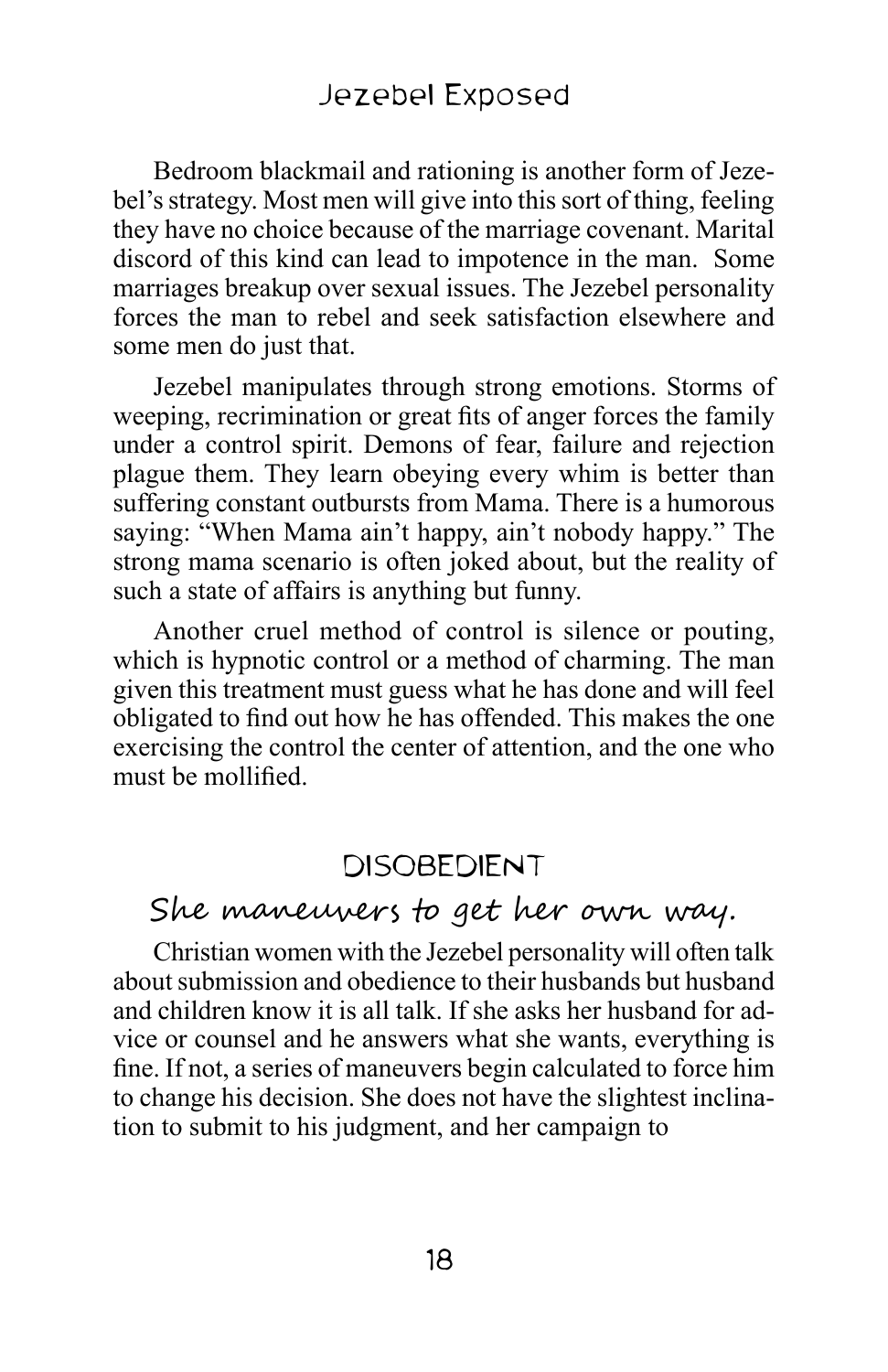have her own way in the matter will eventually provoke him to anger. She then meekly points out that she can never talk to him about anything without his becoming argumentative.

Rather than believe that God will give her husband the wisdom to guide the family because of his position of authority and her prayers for him, she sets out to accomplish her own devious way. The males in the household sense and resent this constant maneuvering.

There are areas other than the home where the Jezebel personality spirits work their devices.

# DIVERSE Jezebel branches out.

#### In Business

This spirit often invades businesses. It was inevitable that this would happen in a society so structured and controlled by this kind of influence. A matriarchal society has brought problems to our homes as well as businesses. Because this influence draws its power from witchcraft, we find more and more businesses beginning to utilize ESP, personality tests, mental telepathy and other forms of sorcery to influence people and achieve their goals.

Disorder in the church and home has opened the door for adultery and divorce in the workplace. The constant intimate contact between male and female in the office, with a secretary filling the role of a surrogate wife to the frustrated husband, creates an environment for adultery and is a source of marital discord and divorce.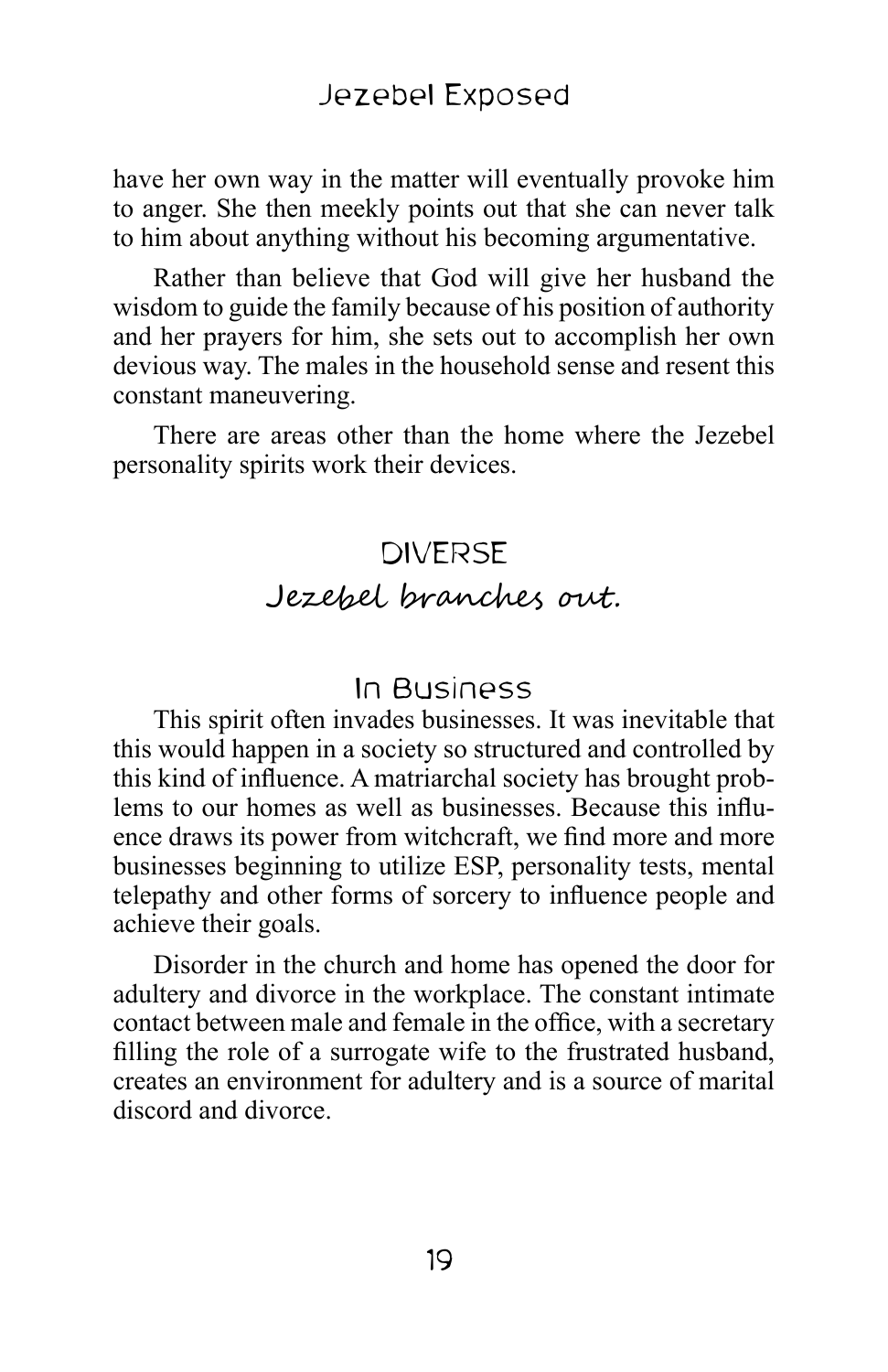### Jezebel Exposed

# In Church

Joined with religious spirits, the spirits of Jezebel do some of their most evil work in the church. A powerful Jezebel personality may control an entire church, dictating every move the pastor or other spiritual leaders make. Sometimes it is the pastor's wife who is the culprit behind the scenes.

These demons may work through a strong controlling man or woman, usually in a place of leadership. Eventually, in such situations, the pastor is asked to leave or fired if he does not submit to pressure of the controlling spirits. The outcome of these situations is division and wounded sheep.

Often, the Jezebel woman in the church will connive to get her Ahab husband into a place of leadership or influence. She will begin to "pump" her husband with the idea that he is as good as or more qualified than other men who are in leadership. She will campaign for him to others in the church making the same suggestions. When—and usually not if—her husband is given a place of leadership, she achieves her desired influence through her control of her husband.

Many Jezebel personalities prefer to work behind the scenes using a "puppet" to work their controlling influence. This characteristic is verified in Isaiah 47:10:

#### **"You felt secure in all your wickedness. 'No one sees me,' you said."**

Others prefer the "limelight" and justify their disorder by pointing to their husband or some board as their covering. Those who follow such leadership usually justify themselves with such statements as, "We submit to the anointing, not the person," or "She is such a good preacher (or teacher)."

The Scriptures clearly reveal God's plan for leadership and authority in the local church. Deacons and elders are to be the husbands of one wife calling for the leadership in the local church to be male. There is no indication of wives being co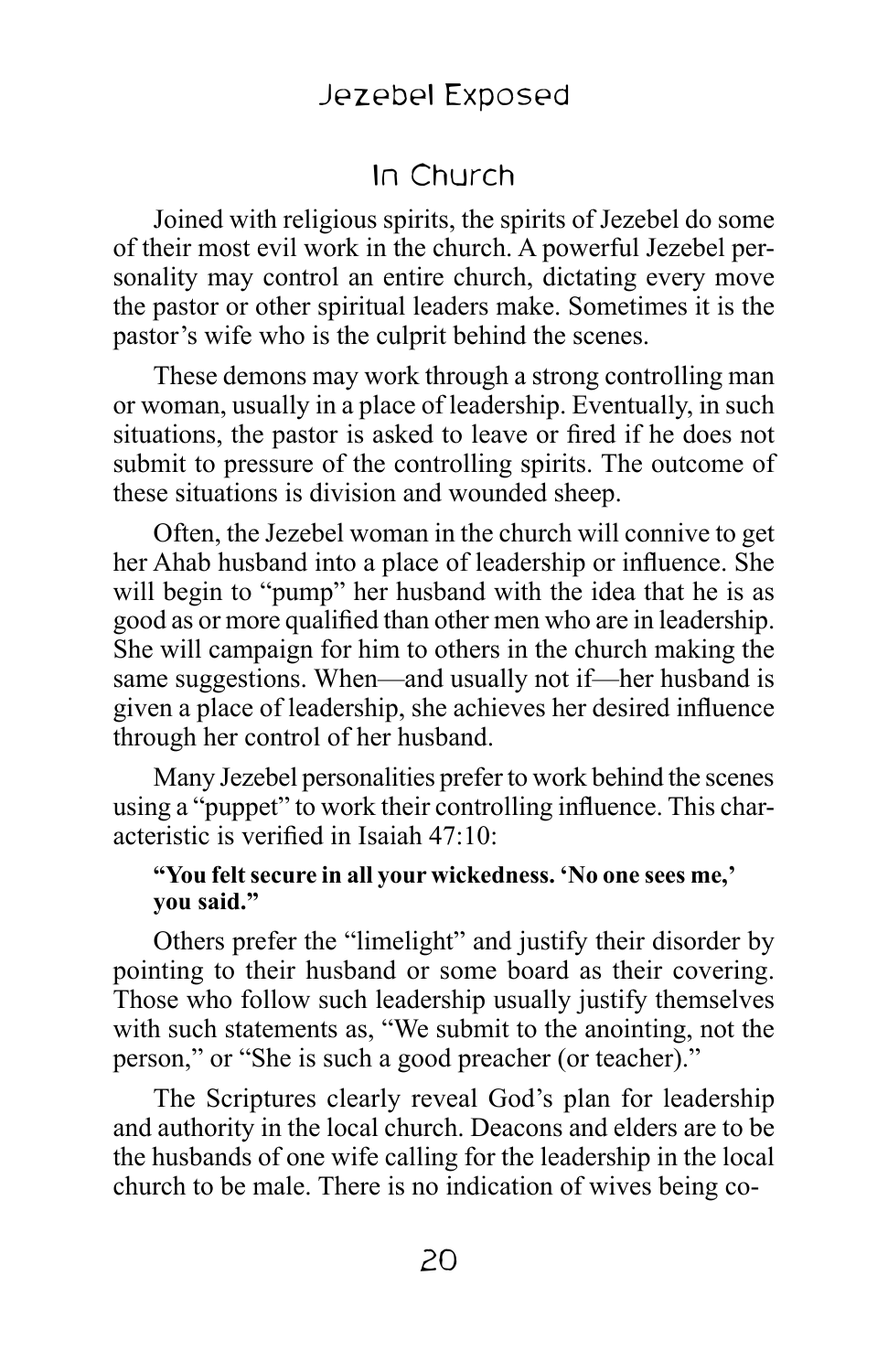pastors with their husbands, in spite of present teaching to the contrary. The Jezebel spirit's influence causes ministers and teachers to twist and pervert the interpretation of the Word to allow women to take leadership positions, although the fivefold ministry (apostles, prophets, evangelists, pastors and teachers) of Ephesians 4 does not include feminine authority. Such disorder causes error and destruction.

The more spiritually active a church becomes, the more vulnerable it is to the operation of the Jezebel spirits unless there is strong, discerning and courageous male leadership. These spirits especially target Bodies of Christ beginning to expose their activities through the ministry of deliverance and spiritual warfare.

Persons with the Jezebel control spirits will deceive persons seeking God's will by the use of carnal prophecy. These spirits seek to beguile people to a person or a particular teaching rather than center on Jesus Christ. This is what Jesus meant when He warned the church at Thyatira about "that woman Jezebel" who was teaching and seducing the people in the church (see Revelation 2:18-29).

This group of spirits seeks to influence weaker souls by the use of counterfeit spiritual gifts, enchanting them to agree with them and their causes. They promote the idea that they are the spiritual ones, although God's Word declares that the one who speaks for himself seeks his own glory.

What passes for word of knowledge and word of wisdom can be charismatic fortune telling. Prophecy can become a strong spiritual curse and powerfully controlling when contaminated by these unclean spirits. The effects of unsuspecting practices of witchcraft like this are just as disastrous as open contact with the occult.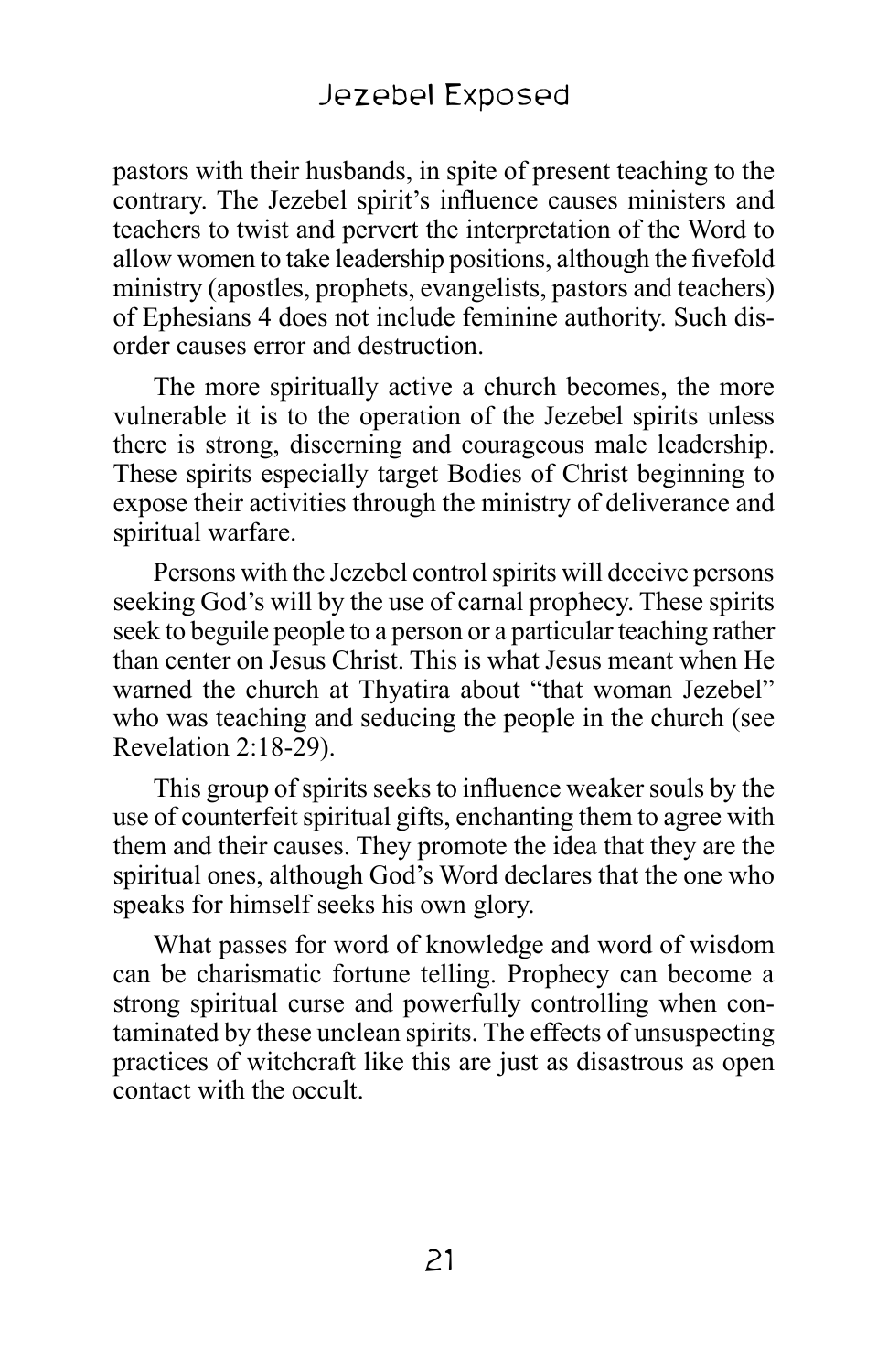Confusion, suicide, spiritual blindness, loss of children and broken homes are a few of the fruits of this group of spirits. Charismatic witchcraft from the influence of Jezebel spirits is devastating and deadly, but is often undiscerned because of the appearance of the vessel it inhabits.

Wherever God's order of authority is not known or ignored, the spirit of Jezebel finds a place. It will take precedence when God's appointed leadership abdicates its role or fails to confront. Once it finds a place, fear keeps most of the displaced authorities from challenging its infringement.

Most husbands (if not all) have real fear of their Jezebel wives, even though this fear is irrational and usually denied. Many men deal with this spiritual influence by cracking jokes about "the old lady" or "the boss". Some even call their wives "mother" in deference to her power of control and their sense of weakness.

#### In men

As we have said, men can be infected by these Queen of Heaven spirits also. Men who have Jezebel spirits are strong controllers with all of the same behaviors of the Jezebel woman.

# DEADLY

# The spirit of death moves in .

Death, circumstances, the economy, war, famine—nothing can change the fact that the Head of every woman is man—no more than they can change the fact that God is the Head of Christ. When we tamper with God's structure of authority, we expose the women and children to satanic attack. This is the primary reason we are having so much trouble in our families today.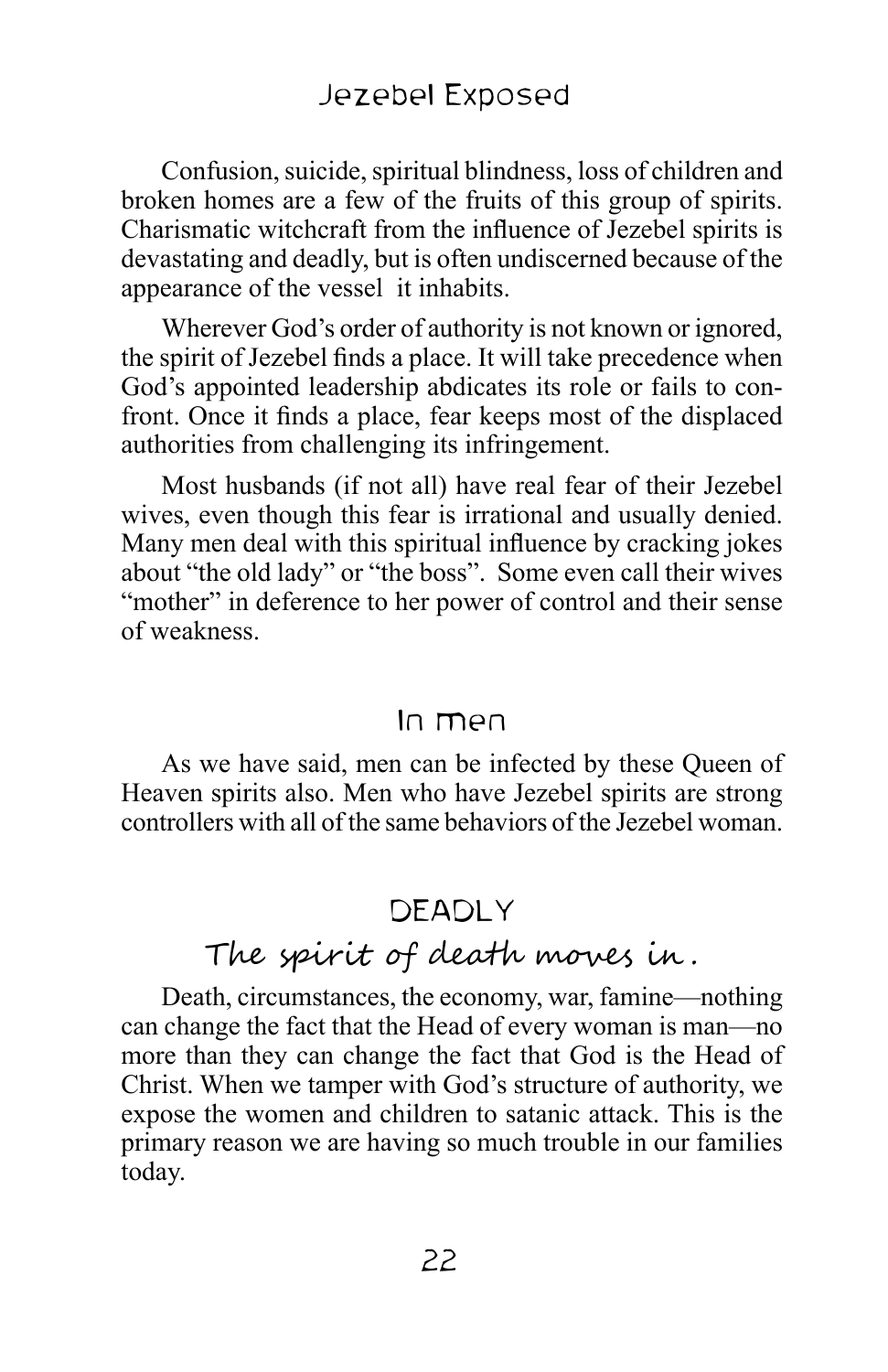I cannot emphasize enough the importance and power of God's order in all relationships. Godly order is like a protective, impenetrable shield deflecting the fiery darts of the devil. Without this barrier, the spirit of death moves in like a gray mist bringing death to the children, death to respect, death to peace, death to provision, death to fruitfulness and death to love. Such an atmosphere breeds strife, problems, breakdowns, disease and sickness.

God's order is simple and clear: the Authority of Christ is God; the Authority of man is Christ; the authority of woman is man (I Corinthians 11:3).

Regardless of the circumstances or imagined consequences, women who are operating in the power of these spirits must let go of the control, submit and acknowledge God's order.

#### DENYING

# You don't understand my situation .

Some say: ''But you do not know my situation." With every situation, God makes a way of deliverance for those who will seek it (I Corinthians 10:13). There are certainly times when obedience to God's Word causes suffering to the flesh, but the rewards are the peaceable fruits of righteousness (Hebrews 12:11).

We have NO EXCUSE for not obeying and walking in the Word of God. There is no rationalization to justify disobedience. We need only to study the sad story of King Saul to see the consequences of rebellion.

Isaiah 3 and 4 warn sternly of judgment that will fall upon those resisting the establishment of God's order. God says He will make the rebellious women bald by having their hair fall out (Isaiah 3:23). This is surely a reference to the epidemic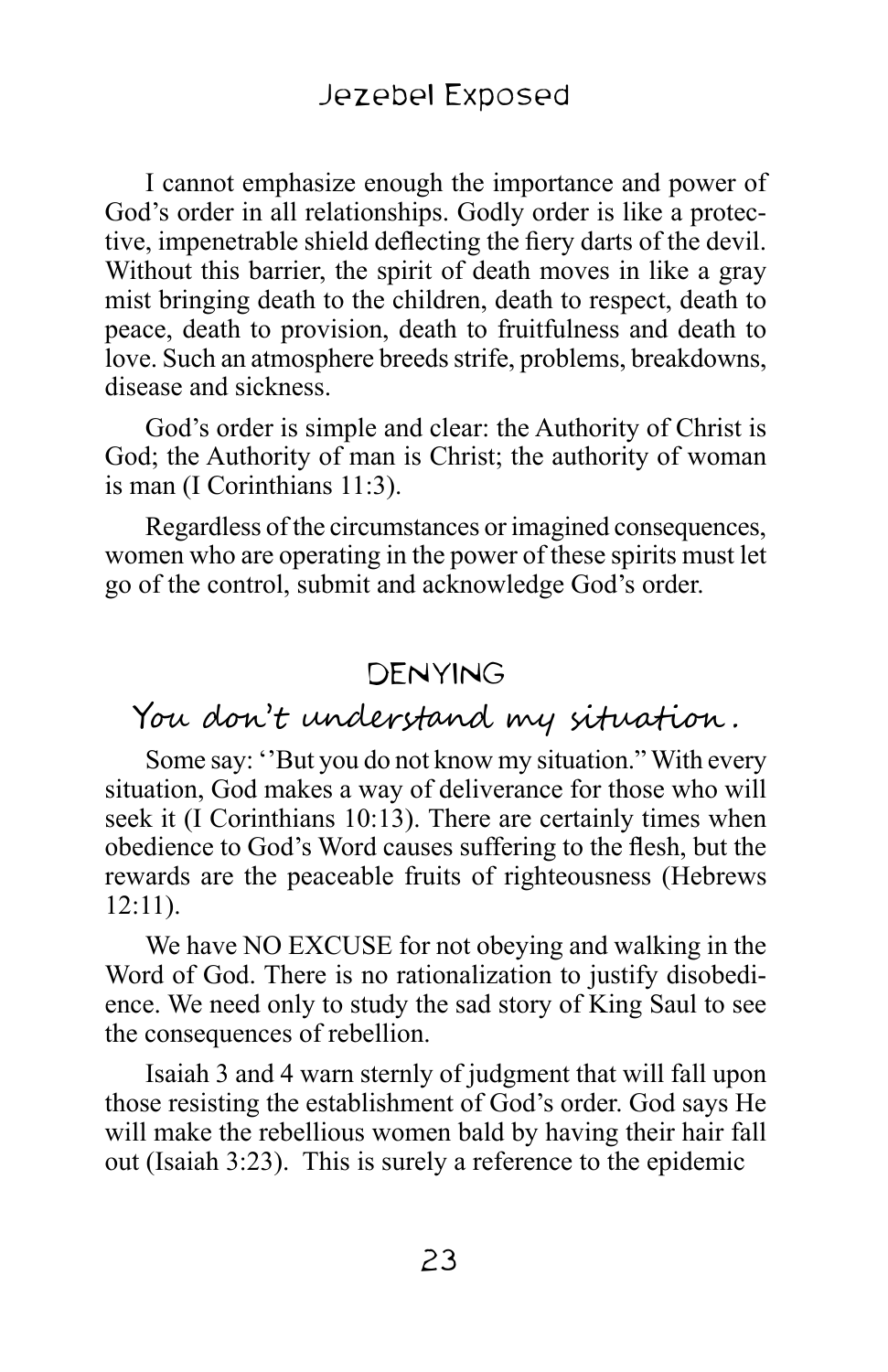proportion of female cancer and chemotherapy that results in baldness. God also says He will have their secret parts uncovered (Isaiah 3:17) which probably refers to the commonality of vaginal examinations by doctors and the increase of young women exposing their nudity in men's clubs and on the Internet.

In Isaiah 3:34 the prophet speaks of a stench and burning where there had been perfume. This is a striking resemblance of some common symptoms of cancer.

Isaiah 4:1-2 speaks of a time when women will repent and seek the path of Scriptural submission only to find a shortage of men. Like the female spider, the Jezebel spirit devours the males who seek to appease her. No wonder the life-span of a man is shorter than the woman's.

The curses that have come upon our families can be broken. The spirits of control, dominance, manipulation and all of the wicked things that go on in the home can be defeated and cast out. We must see that these things are wickedness to God; they are evil in His sight. He wants us to obey and walk in His Word so He can bless and prosper us.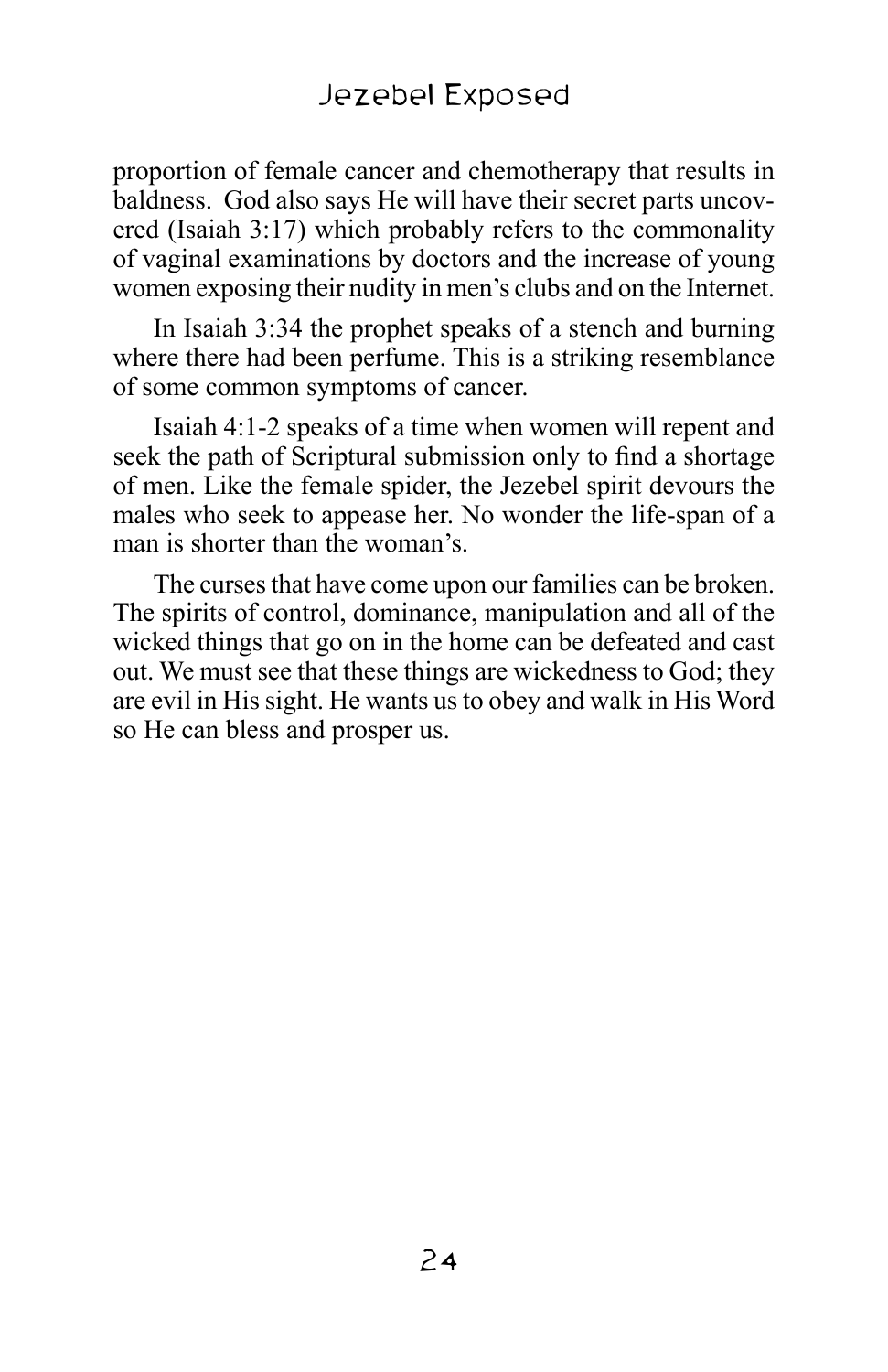# DELIVERANCE

**"But you, O heaven, rejoice over her fate. And you also rejoice, O holy people of God and apostles and prophets! For at last God has judged her on your behalf." (Revelation 18:20)**

# DECIDING

# Anyone can break free.

Some need deliverance from being controlled by the Jezebel spirits through another person. If this is your situation, you will find the steps for this deliverance in the concluding chapter of this book.

Our main concern is for those being controlled by the Jezebel spirits from within. Sad to say, some in this state will never read this far. Due to deep wounds of rejection and erroneous teaching, the Jezebel type demons are able to entrench themselves beyond discernment to the host.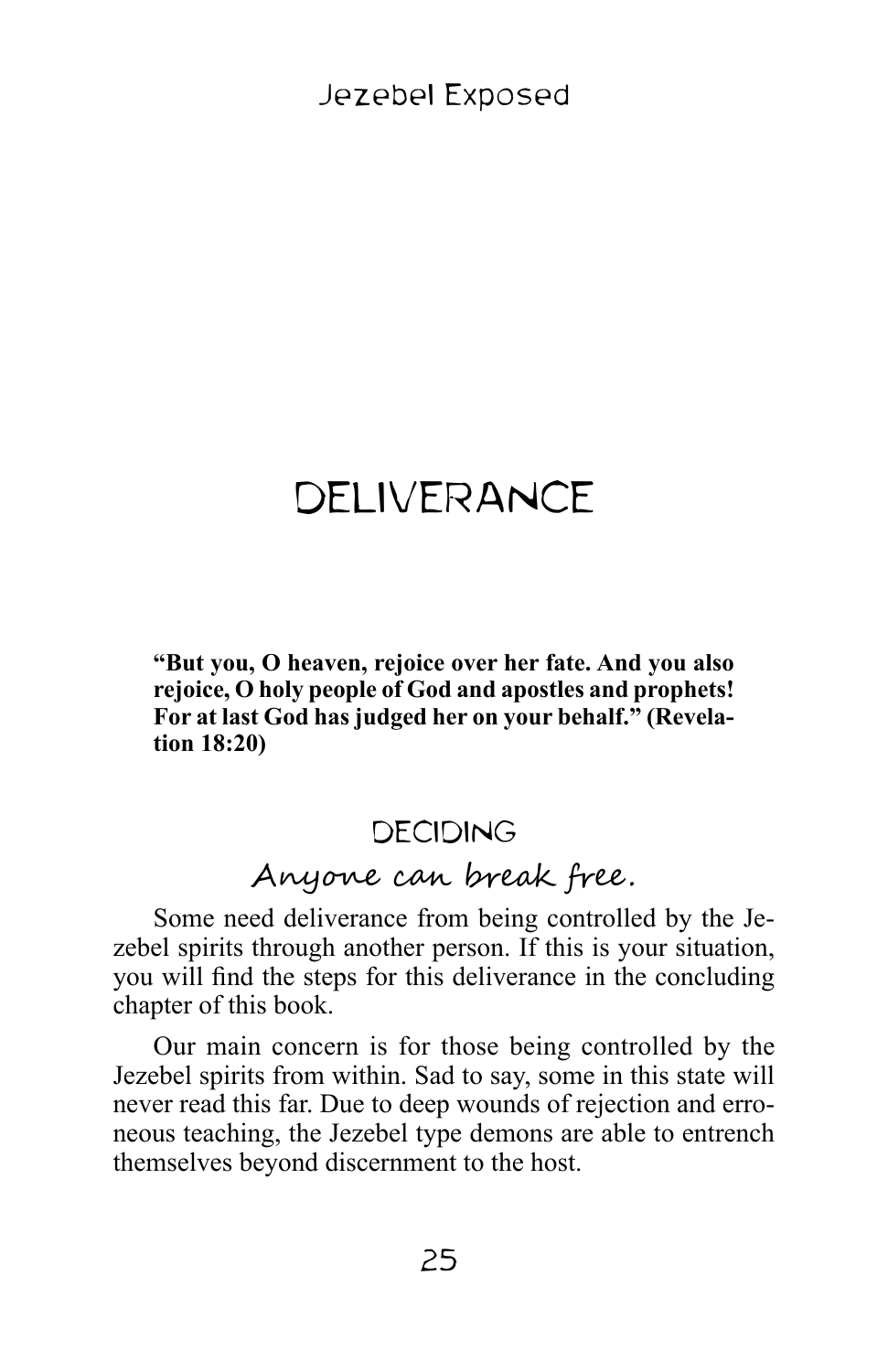It must be understood that one cannot blame demons for their sin. God's Word shows us that two (the individual and the demons) cannot walk together unless they are in some kind of agreement (Amos 3:3).

The good news is anyone can be freed of the influence of the wicked spirits of the Jezebel personality. The real question is whether that person truly wants to be delivered and changed.

The resistance and retaliation of the enemy requires tenacious commitment. The series of battles needed to win this war call for strong endurance by everyone involved.

At this point, I want to be honest in reporting that in my experience few are truly willing to do what it takes to come out of this pattern of behavior. Some submit to ministry for a while, then "bailout" into a field of deception telling everyone they are free. Some of these even begin to teach about the Jezebel spirit as a cover for their failure.

In the case of wives with Ahab husbands, remember: God addresses the woman first in regards to the marriage situation (Ephesians 5:22). The power of influence of a submitted woman is ordained by God and very effective.

We can confidently tell you from the promise of God's Word and experience: anyone who wants to be free, can get free.

# ESSENTIAL STEPS FOR DELIVERANCE

### ADMISSION

The first step toward freedom is to admit a wrong attitude toward authority, especially godly authority. God places authority in every individual's life. Identify and embrace what God has given you.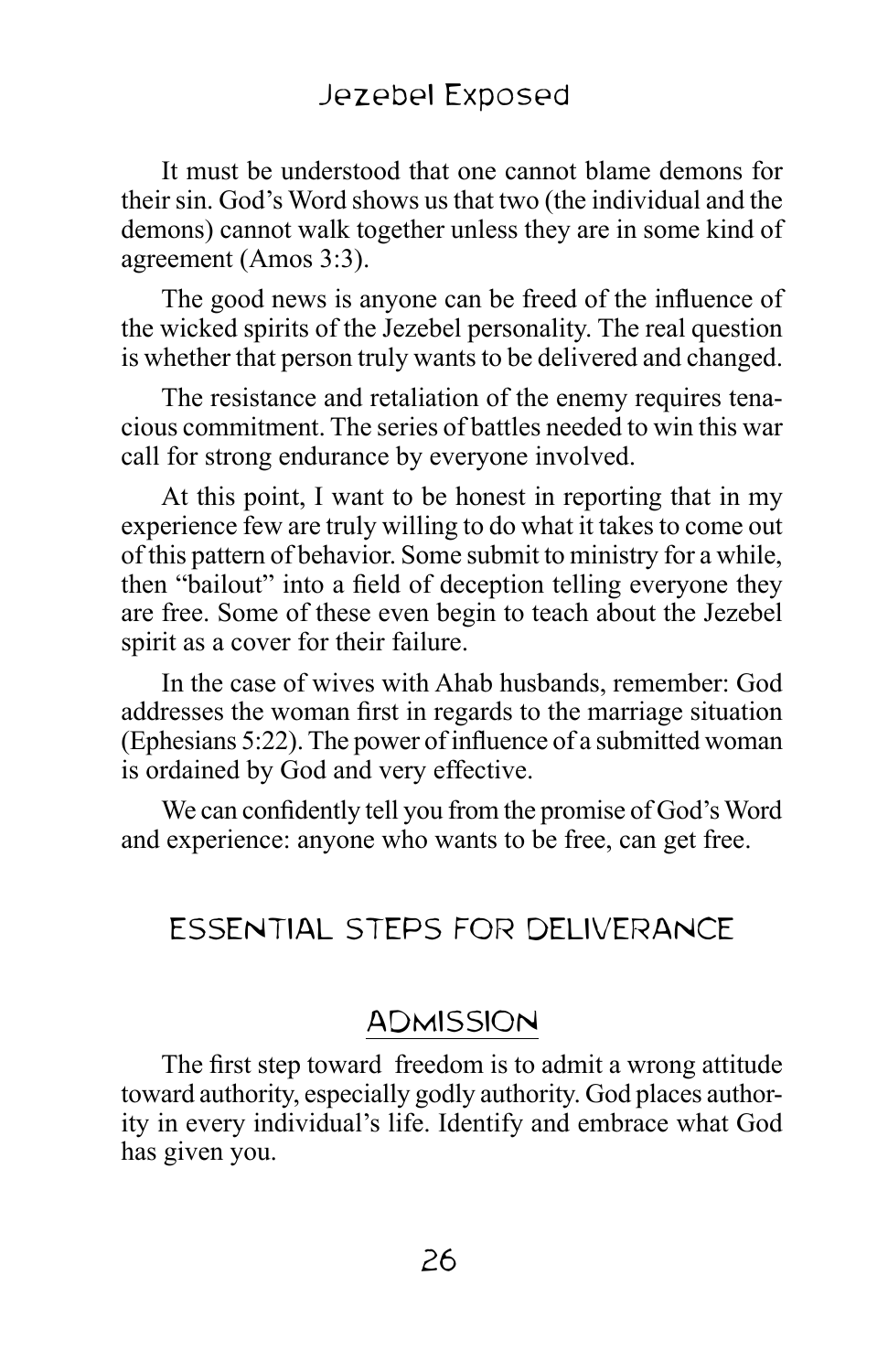The second admission is rebellion toward God's Word. To practice such behavior is unscriptural and ungodly.

The third admission needed is the source of the problem. Did this personality develop in you because of some kind of abuse? Is it ancestral? Was your parent or grandparent like this? Did you get this way because of fear? Did someone abdicate their authority leaving you unprotected? Ask the Holy Spirit to show you the source and door for this infestation in your life.

Be willing to honestly look at where you are—what brought you to this point—and break-out of agreement with the demonic entities that have come into your life to help you be like you are.

#### CONFESSION

Confession is not only good for the soul; it is the way to forgiveness and cleansing of sin (I John 1:9). A life-style of being controlled by Jezebel spirits is sinful, regardless of the circumstances. It is abusive in every way. There is no justification for it. Seek out godly, understanding counsel. Truly and sincerely admit you have been wrong and submit to ministry.

#### REPENTANCE/RENUNCIATION

Renounce the evil work of practicing unsuspecting witchcraft or the dominating of spouse, children, employer, friends or some group. Ask the Holy Spirit to show you specifically what you have been doing through the influence of the Jezebel spirits. Repent of such activity, which means to stop doing it and seek a new life-style in Christ.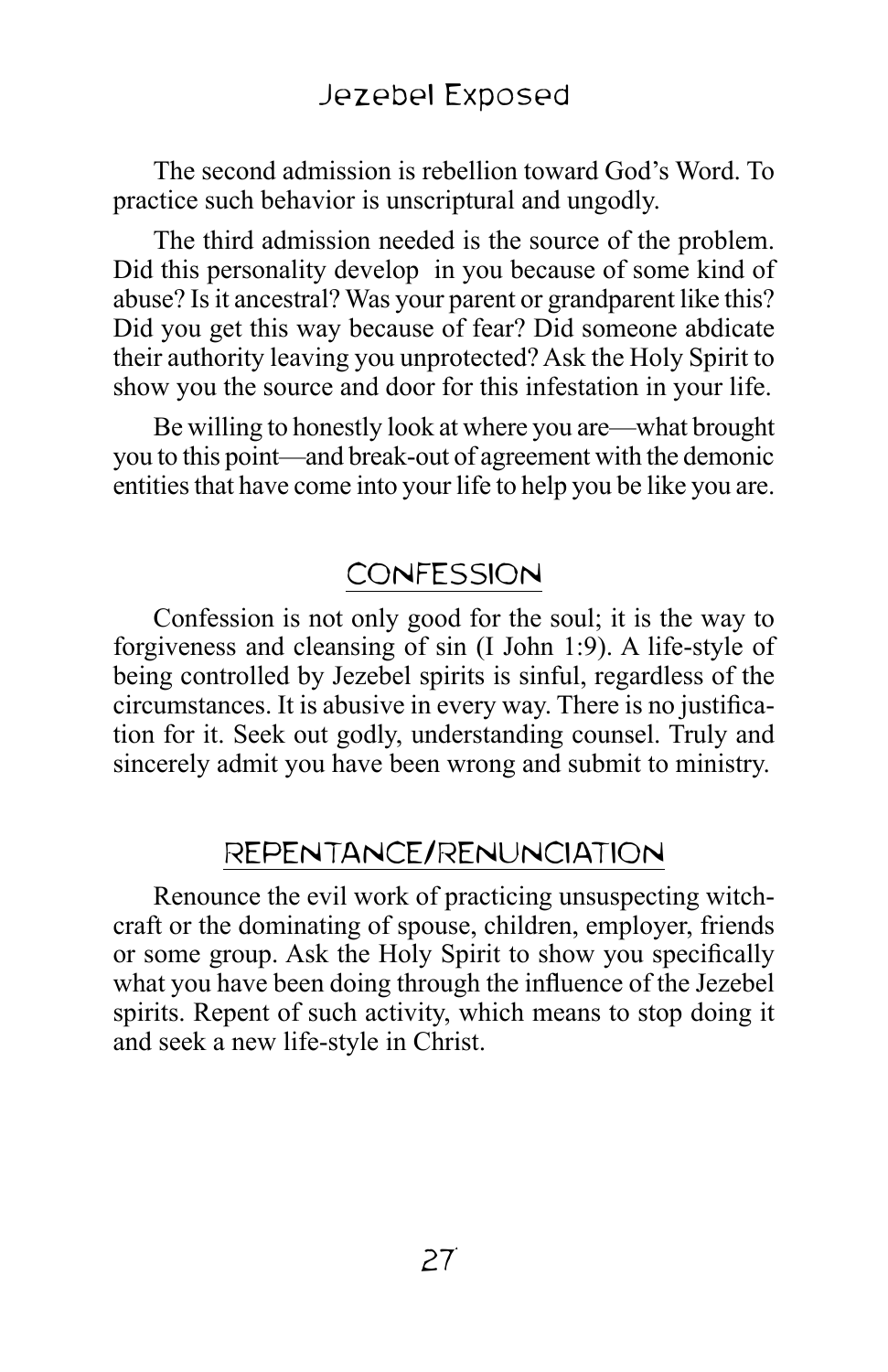#### Jezebel Exposed

#### RELEASE

 Break the ungodly soul-ties with and release to the will of the Father in Heaven those you have been controlling and influencing. This is for their sake as well as yours.

All children belong to God and God alone. He gives them life and commissions the parents, guardians or mentors (both in the family and church) as stewards for their well-being.

#### SEEK MINISTRY

First, and foremost, you need deliverance from the unclean spirits that have been exercising this personality in you . As you confess and repent, the demons will be weakened and more readily cast out.

You will certainly need healing from the damage done to yourself by the work of the demons. The mind and emotions are greatly affected and damaged by these things. Eventually, physical problems develop as these unclean spirits work their destruction. Jesus speaks of such judgments in His warning to the church at Thyatira, where He says He will "throw her (Jezebel) upon a sickbed and she will suffer greatly" (Revelation 2:22).

#### SUBMIT

Make a decision by an act of your will to submit to the authority God has placed in your life. The primary authority is His Word. Just do what it says without trying to let someone twist or distort its meaning. Wives submit to your own husbands; heed the counsel of the elders in your church; submit to your boss; obey the government; follow the counsel of the Holy Spirit in all matters. The Scriptures show us the power of submission. Jesus is our prime example.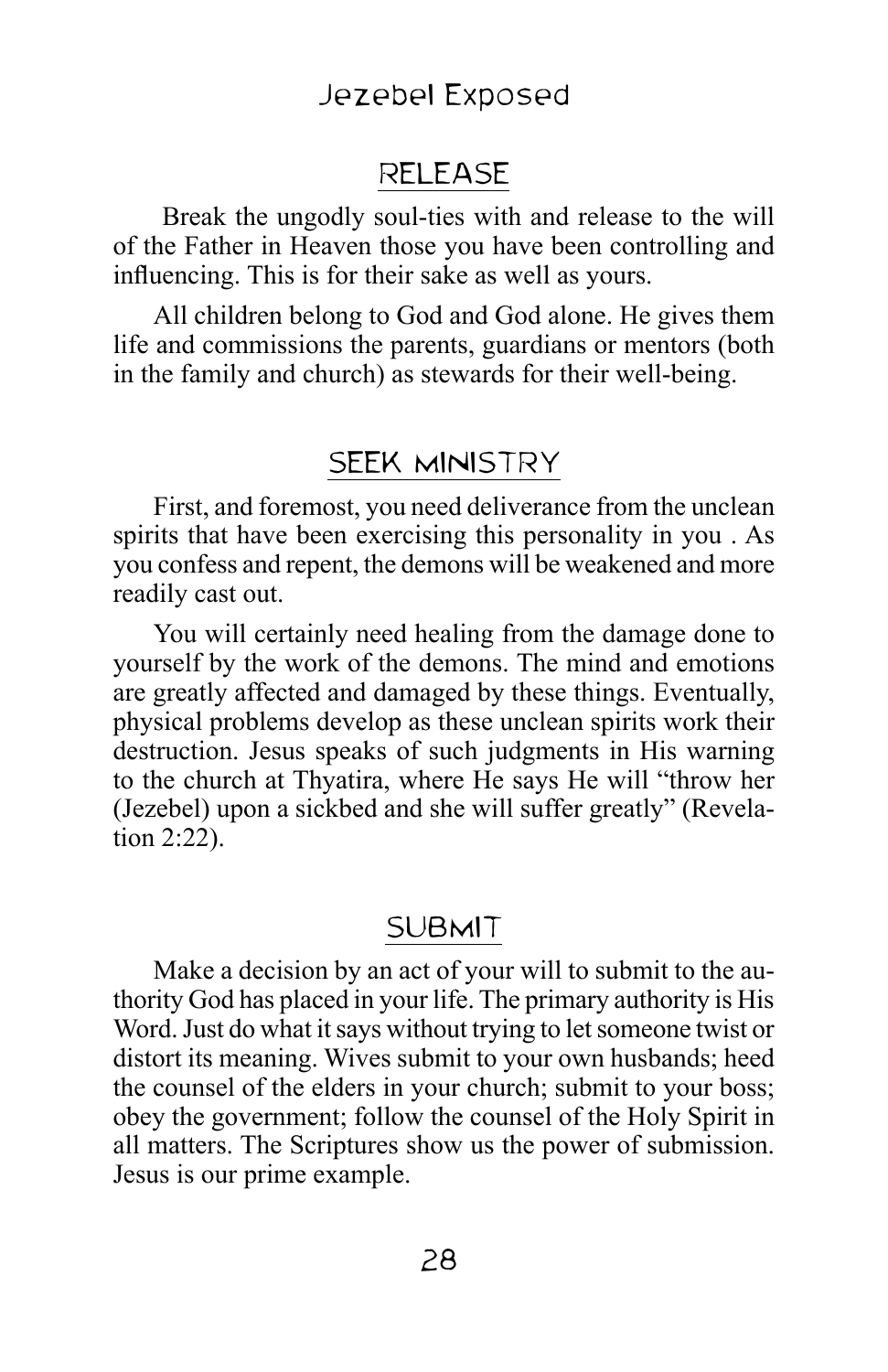Ask those around you to tell you when you begin to follow old patterns of behavior. Some may abuse this privilege, but forgive them and choose humility rather than pride.

# CHANGE YOUR LIFE-STYLE

The Scriptures are especially clear about the life-style of a godly wife.

**"In the same way, you wives must accept the authority of your husbands, even those who refuse to accept the Good News. Your godly lives will speak to them better than any words. They will be won over by watching your pure, godly behavior. Don't be concerned about the outward beauty that depends on fancy hairstyles, expensive jewelry, or beautiful clothes. You should be known for the beauty that comes from within, the unfading beauty of a gentle and quiet spirit, which is so precious to God. That is the way the holy women of old made themselves beautiful. They trusted God and accepted the authority of their husbands. For instance, Sarah obeyed her husband, Abraham, when she called him her master. You are her daughters when you do what is right without fear of what your husbands might do" (I Peter 3:1-6 NLT).**

The principles presented here can be applied beyond the marriage relationship.

Sarah is the chief model for all women of God. Although her husband, Abraham, put her in serious jeopardy by lying about their relationship, God protected and honored her because of her attitude of submission. Her godly attitude caused her husband to be mightily blessed financially when King Abimelech sought to compensate for his error.

Ask the Lord to show and confirm your true giftings. Many times the Jezebel spirits will deceive their hosts about their true giftings and callings. In the church setting, many Jezebels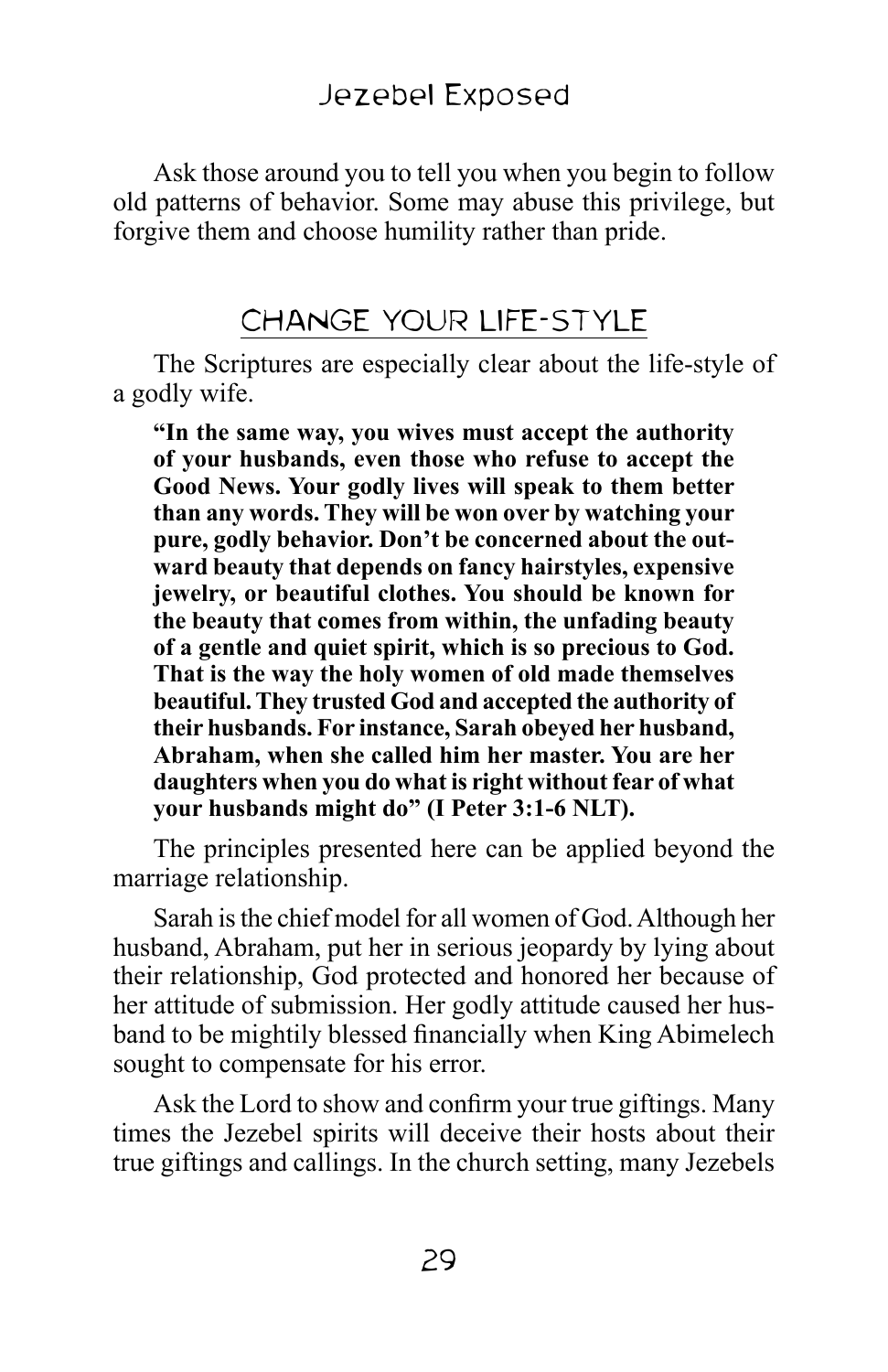(both men and women) believe themselves to be prophets or prophetesses when, in reality, they have succumbed to a spirit of divination. Some believe they have a healing ministry, but their true gifting is compassion.

Demons deceive through flattery, appealing to the lusts and rejection in their hosts. To break out of such self deception requires brokenness, humility and an overwhelming desire for the perfect will of God. Victory will call for courage, tenacity and trust, but it will be worth it!

Go to the next page and pray aloud the prayer for deliverance.

# A DELIVERANCE PRAYER

# The power is in the tongue.

Father in heaven, I come before you in the name of Jesus Christ Your Son and my Savior. I truly believe You are my Father and that You love me greatly.

I come admitting my need for deliverance and healing as only You, through the Holy Spirit, can give.

Father, I admit my wrong attitude toward the authority You have placed in my life. I confess that I have rebelled against Your Word through my behavior. Please, show me how my need to control and manipulate others came into my life that I may close the door to this forever.

I choose now to forgive everyone who has ever hurt or abused me in any way. I do now forgive the following people by name

I confess my life-style has been sinful and abusive and ask Your forgiveness and cleansing. I humble myself before You and offer no excuses or self-justifications.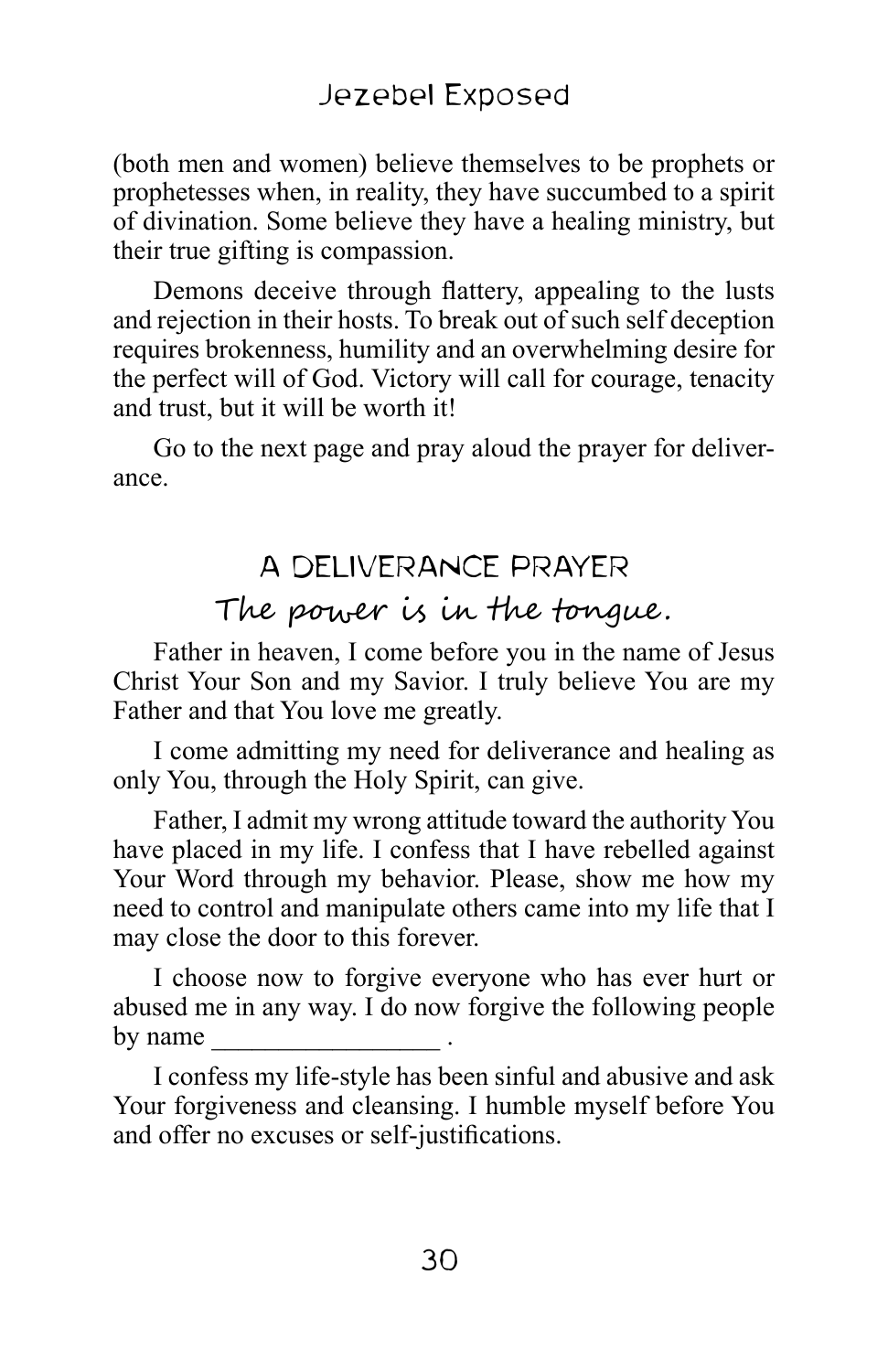I renounce the evil work of all witchcraft control, domination and manipulation and turn away from all such activity in my life.

 I choose to break all ungodly soul-ties with those I have sought to control, dominate or manipulate. In the Name of Jesus Christ, my Lord, I break the ungodly soul-ties with and release the following people by name:

Father, lead me to the ministry that You, and You alone, want me to receive. I confess my need for help from others, maybe even those who I have not liked or loved. I ask for deliverance and healing that only You can give.

By an act of my will, I submit to all authority You have placed in my life. I trust my submission and obedience to Your Word to keep me, protect me and bless me.

Open my eyes, Heavenly Father, to truly and clearly see Your Word and grant me the strength of will to walk in it.

In the Name of Jesus Christ and through the power of His shed blood I bind the strong man of Jezebel, Queen of Heaven, and command her and all associated unclean spirits to leave me. I break and loose myself from all agreement with these demons and call on You, Lord Jesus, to set me completely free.

Thank you, Lord

Praise You, for hearing me and answering my call according to Your Word in Joel 2:32 which says whosoever calls upon the name of the Lord will be delivered .

I believe it and receive it!

Amen!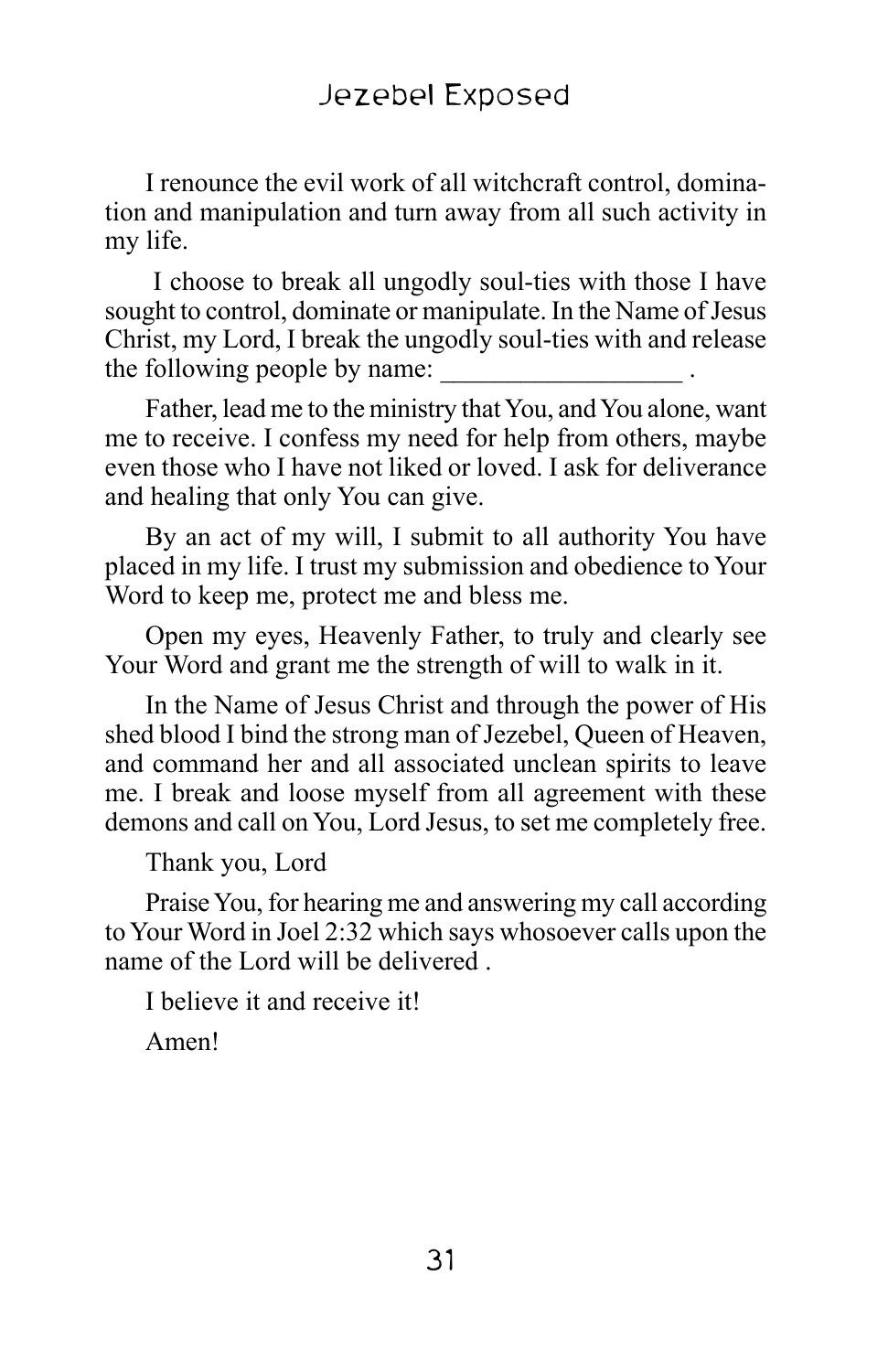# DEPARTURE

**"So run from all these evil things, and follow what is right and good. Pursue a godly life, along with faith, love, perseverance, and gentleness." (I Timothy 6:11)**

# GET OUT OF THE DEMONS

Deliverance comes from more than casting out the demons. Life-style patterns and habits of conduct must be broken. Not only must we get the demons out of ourselves, but we must also get out of the demons.

Demons find inroads and legal holds through other avenues in one's environment. Family heirlooms, personal gifts, photographs and other ancestral objects can invite familiar spirits of the deceased.

The Jezebel personality likes to give gifts, but the gift always has a "hook" of obligation and control. Sometimes it requires a vow to be received. "Promise me you will always re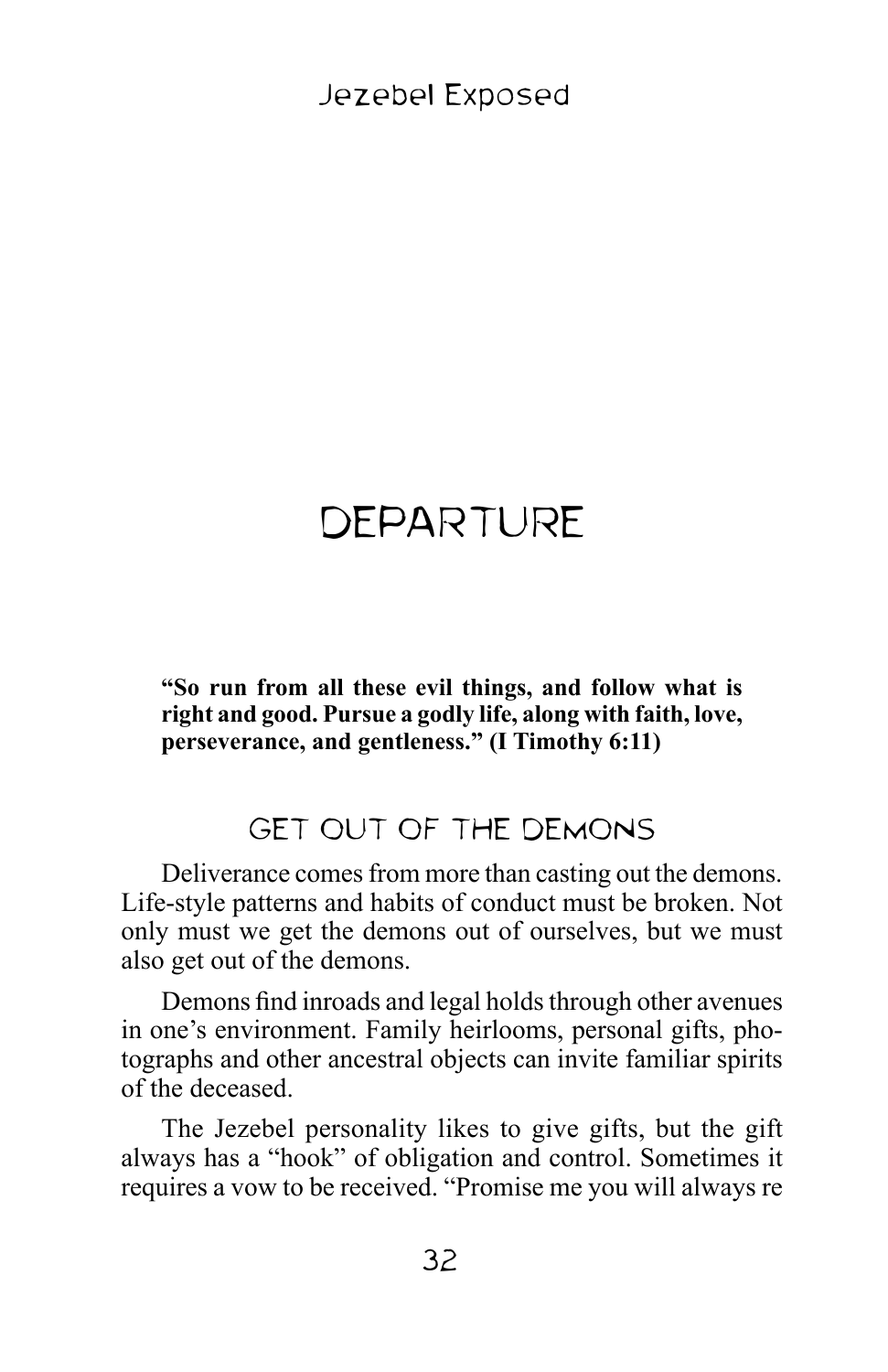member me by this," or "Promise me you will always keep this in the family." Regardless, the object projects a presence and reminder. The control continues in the mind of the living soul.

The Jezebel personality always shows favoritism. There will be one child, nephew, niece or grandchild that is the pick. This one will be given special gifts and shown more attention than the others in the family. This one is also the chosen vessel for carrying on the witchcraft and control in the family. (Demons leave bodies when they die and seek to enter another family member to manifest their particular traits. They are called "familiar spirits".)

If you are being seduced and groomed by a Jezebel spirit, you should put a stop to the sorcery immediately. This group of spirits will feed on your lusts and manipulate you with promises and flattery. The carnal reward is never worth the fruit of the spiritual torment.

When you begin to break free from these spirits' influences, you can expect angry and harsh reactions. Physical distance makes no difference in the spiritual realm. These spirits can control from afar and know from afar. You can expect threats of retaliation through phone calls and other means of communication.

# No one can be controlled unless they allow themselves to be controlled.

You must realize and admit that allowing another to control or manipulate your life is a form of idolatry. The controlling person becomes like a lord in your life. Often it is difficult to let go because of the favors and benefits given by the controller. Nonetheless, you must put God's Word and will first and chose to break free regardless of the consequences.